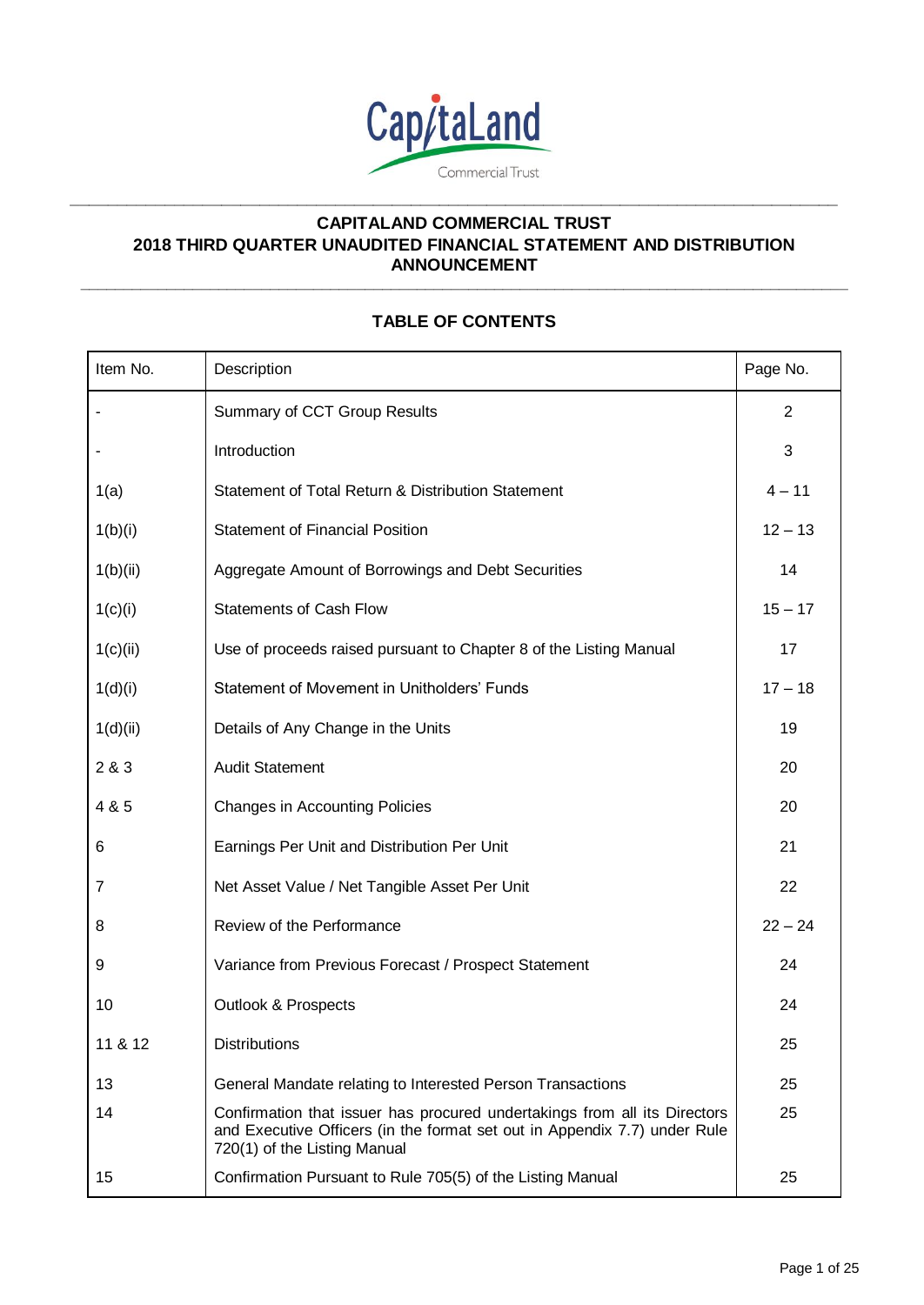### **SUMMARY OF CCT GROUP RESULTS**

|                                       | <b>Notes</b> | 3Q 2018 | 3Q 2017 | Change<br>$\%$ | <b>YTD Sep</b><br>2018 | <b>YTD Sep</b><br>2017 | Change<br>% |
|---------------------------------------|--------------|---------|---------|----------------|------------------------|------------------------|-------------|
| Gross Revenue (S\$'000)               |              | 100,510 | 74,145  | 35.6           | 294,943                | 251,165                | 17.4        |
| Net Property Income (S\$'000)         |              | 80,397  | 58,555  | 37.3           | 235,343                | 197,513                | 19.2        |
| Distributable Income (S\$'000)        | 2            | 82,685  | 73,109  | 13.1           | 238,674                | 213,868                | 11.6        |
| Distribution Per Unit ("DPU") (cents) | 3            | 2.20    | 2.02    | 8.9            | 6.48                   | 6.58                   | (1.5)       |

Notes:

- (1) Gross revenue and net property income in 3Q 2018 and YTD Sep 2018 increased by 35.6% and 17.4% respectively over the corresponding periods last year mainly due to contributions from Asia Square Tower 2 ("AST2") and Gallileo, acquired on 1 November 2017 and 18 June 2018 respectively, that offset the loss in gross revenue and net property income arising from the divestments of One George Street (50.0%), Golden Shoe Car Park and Wilkie Edge in 2017, and Twenty Anson on 29 August 2018.
- (2) Distributable income in 3Q 2018 includes tax-exempt income of S\$3.9 million from maiden dividends received from wholly owned subsidiaries Asia Square Tower 2 Pte. Ltd. ("AST2 Co.") and CCT Galaxy Two Pte. Ltd. which own AST2 and Gallileo respectively.
- (3) 3Q 2018 DPU was computed on total units issued as at 30 September 2018 which included the 130.0 million new CCT units issued for the equity placement on 28 May 2018 ("Equity Placement") and 513.5 million new CCT units issued for the rights issue on 26 October 2017 ("Rights Issue"). DPU for 3Q 2017 of 2.02 cents was adjusted from the originally announced DPU of 2.36 cents following the Rights Issue.

YTD September 2018 DPU of 6.48 cents was only marginally lower than YTD September 2017 DPU of 6.58 cents, despite changes in units outstanding for the computation of DPU:

- (a) 1H 2017 did not include the Rights Issue;
- (b) 3Q 2017 and period from 1 January to 27 May 2018 included the Rights Issue; and
- (c) Period from 28 May to 30 June 2018 and 3Q 2018 included both the Rights Issue and Equity Placement.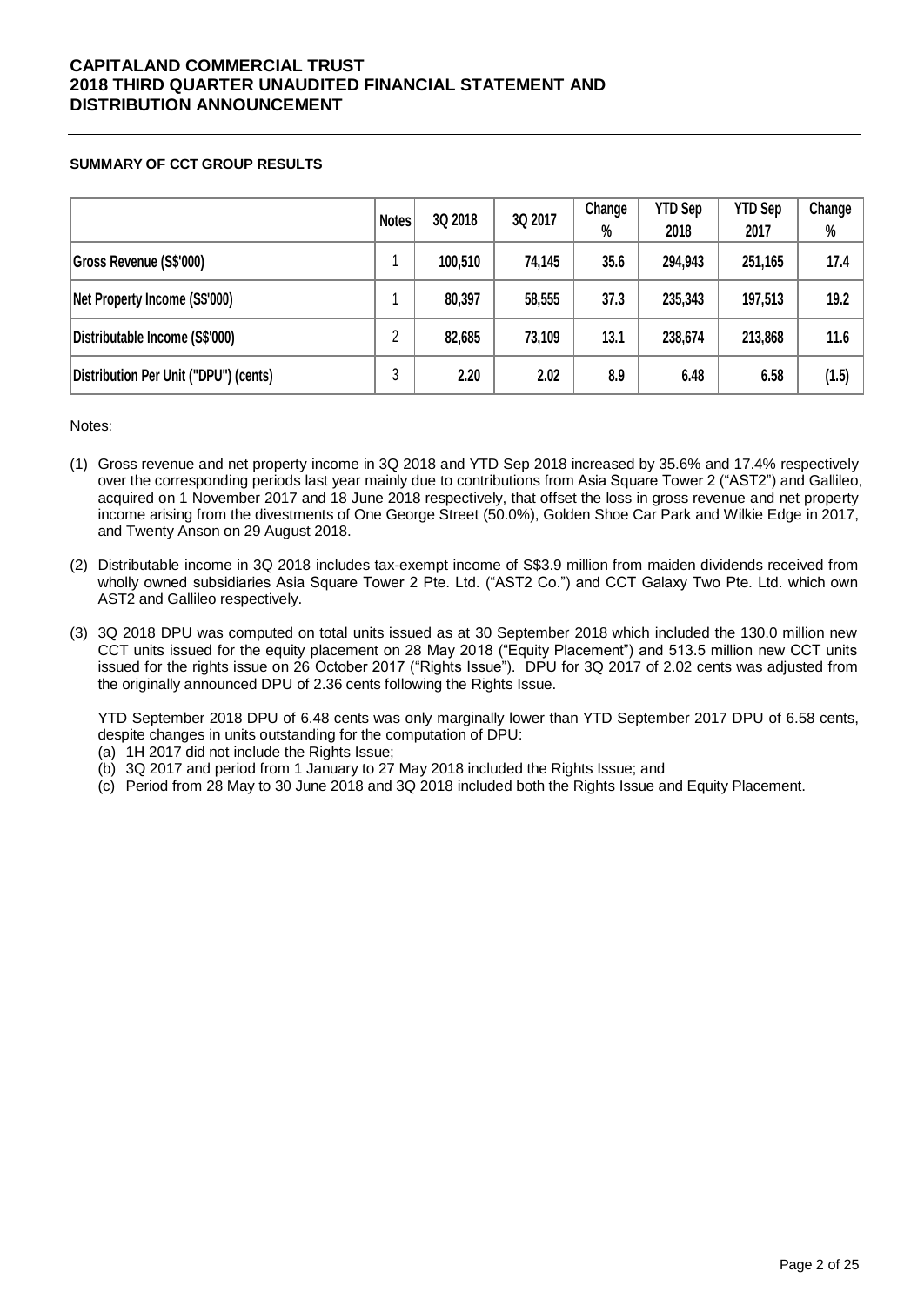### **INTRODUCTION**

CapitaLand Commercial Trust ("CCT") was established pursuant to a trust deed dated 6 February 2004 (as amended) executed between CapitaLand Commercial Trust Management Limited as manager of CCT (the "Manager") and HSBC Institutional Trust Services (Singapore) Limited as trustee of CCT (the "CCT Trustee").

As at 30 September 2018, CCT's property portfolio comprises:

- 
- (1) Capital Tower<br>(2) Six Battery Ro Six Battery Road
- (3) 21 Collyer Quay ("HSBC Building")
- (4) Bugis Village
- (5) CapitaGreen, held through wholly owned subsidiary MSO Trust
- (6) Asia Square Tower 2 ("AST2"), held through AST2 Co., which is in turn held by MVKimi (BVI) Limited (collectively referred to as "AST2 Group")
- (7) Raffles City Singapore, held through CCT's 60.0% interest in RCS Trust
- (8) One George Street, held through CCT's 50.0% interest in One George Street LLP ("OGS LLP")
- (9) CapitaSpring, a redevelopment of the former Golden Shoe Car Park, held through CCT's 45.0% interest in Glory Office Trust ("GOT") and Glory SR Trust ("GSRT")
- (10) Gallileo, an office building in Frankfurt, Germany, held through CCT's 94.9% interest in Gallileo Property S.a.r.l. ("Gallileo Co."), which is in turn held by special purpose vehicles CCT Galaxy Two Pte. Ltd. and CCT Galaxy One Pte. Ltd. ("Galaxy SPVs") (collectively referred to as "Gallileo Group"). CCT acquired Gallileo on 18 June 2018.

CCT also owns approximately 11.0% of MRCB-Quill REIT ("MQREIT"), a commercial REIT listed in Malaysia.

On 1 January 2018, CCT entered into a master lease arrangement with AST2 Co. to lease AST2 for a period of 21 years. Following this master lease arrangement, rental income from AST2 is collected by CCT. CCT in turn pays an annual master lease rent to AST2 Co..

On 5 March 2018 and 21 March 2018, CCT MTN Pte. Ltd. ("CCT MTN"), a wholly owned subsidiary of CCT, issued fixed rate notes of S\$300 million due 5 March 2024 and S\$200 million due 21 March 2025, through its S\$2.0 billion Multicurrency Medium Term Note Programme ("MTN Programme") at 3.17% and 3.327% per annum respectively. Proceeds from the issuances were used to refinance existing borrowings of CCT.

On 14 March 2018 and 4 September 2018, HSBC Institutional Trust Services (Singapore) Limited, in its capacity as the trustee-manager of RCS Trust, issued fixed rate notes of S\$275.0 million (CCT's 60.0% interest is S\$165.0 million) due 14 March 2025 at 3.20% per annum and fixed rate notes of S\$150.0 million (CCT's 60.0% interest is S\$90.0 million) due 4 September 2024 at 3.05% per annum respectively, through its US\$2.0 billion Euro-Medium Term Note Programme. The proceeds from the issuance were used to refinance the existing borrowings of RCS Trust.

Bugis Village was reclassified from Non-current Assets to Current Assets as at 31 March 2018. Following the reclassification, Bugis Village was stated at S\$40.7 million in 2Q 2018, which is the compensation sum that CCT will receive when Bugis Village is returned to the State on 1 April 2019.

On 17 May 2018, CCT announced the acquisition of a 94.9% interest in Gallileo Co. (the "Acquisition"), which holds the property known as Gallileo, located in Frankfurt, Germany, and launched an Equity Placement to partially fund the Acquisition. The Acquisition was completed on 18 June 2018. The net proceeds from the Equity Placement of about S\$214.3 million was used to partially fund the Acquisition, with the balance funded via bank borrowings.

On 29 June 2018, the Trustee entered into a sale and purchase agreement to sell Twenty Anson, for a total consideration of S\$516.0 million. The divestment was completed on 29 August 2018. The net proceeds were used to repay bank borrowings.

On 12 September 2018, CCT signed a one-year extension with The Hongkong and Shanghai Banking Corporation Limited ("HSBC") for the lease at 21 Collyer Quay. The total rent payable by HSBC for the extended term commencing 30 April 2019 will be S\$27.7 million.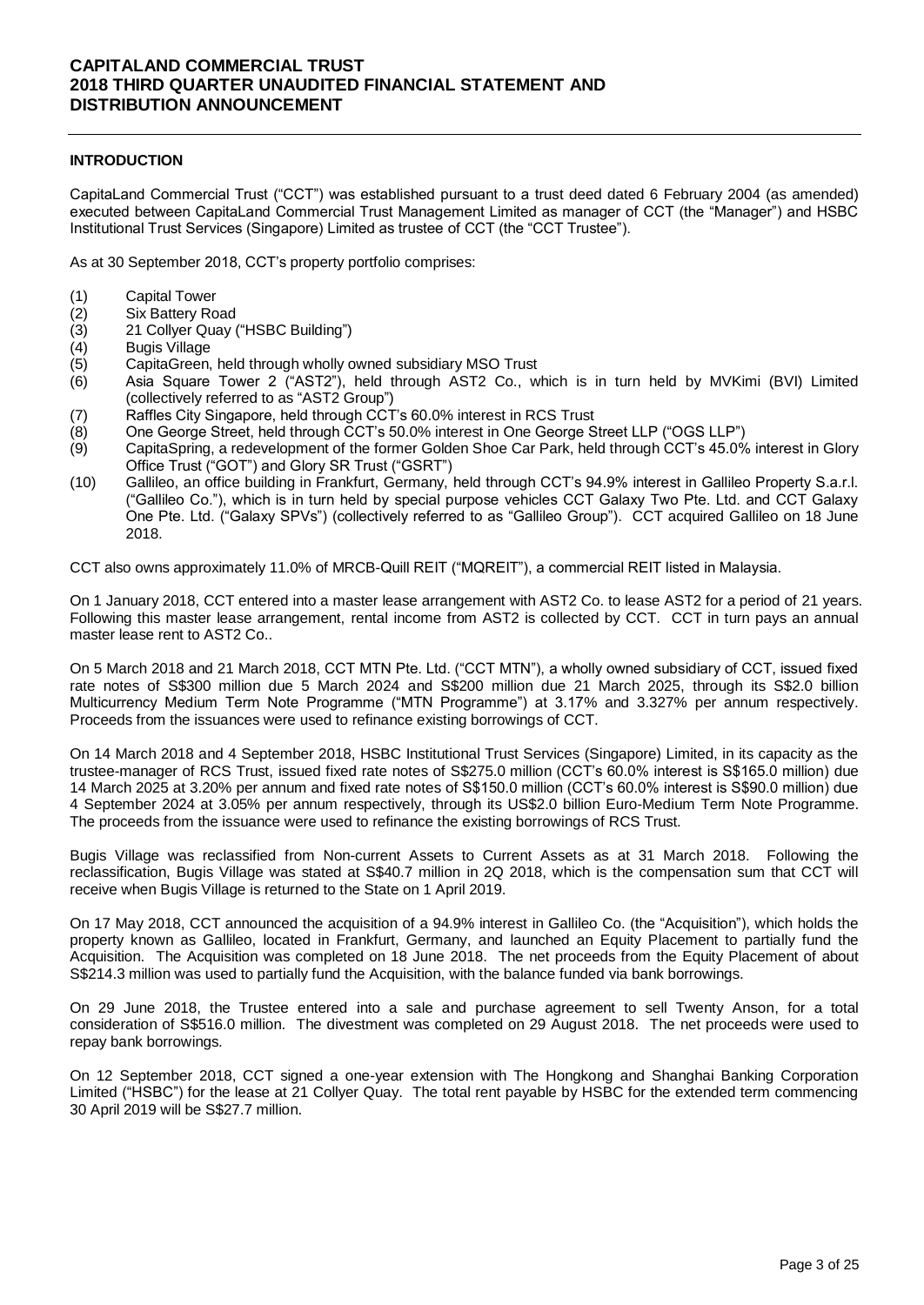#### **1(a)(i) Statement of Total Return & Distribution Statement (3Q 2018 vs 3Q 2017)**

|                                                        |      |           | Group      |           |           | <b>Trust</b> |           |
|--------------------------------------------------------|------|-----------|------------|-----------|-----------|--------------|-----------|
| <b>Statement of Total Return</b>                       | Note | 3Q 2018   | 3Q 2017    | Change    | 3Q 2018   | 3Q 2017      | Change    |
|                                                        |      | S\$'000   | S\$'000    | $\%$      | S\$'000   | S\$'000      | $\%$      |
| Gross rental income                                    | 1    | 95,459    | 68,848     | 38.7      | 68,116    | 47,164       | 44.4      |
| Car park income                                        | 2    | 1,546     | 1,852      | (16.5)    | 1,187     | 1,467        | (19.1)    |
| Other income                                           | 3    | 3,505     | 3,445      | 1.7       | 2,594     | 2,570        | 0.9       |
| <b>Gross revenue</b>                                   |      | 100,510   | 74,145     | 35.6      | 71,897    | 51,201       | 40.4      |
| Property management fees                               | 4    | (2, 496)  | (1,666)    | 49.8      | (1,609)   | (1, 117)     | 44.0      |
| Property tax                                           | 5    | (7, 339)  | (4, 879)   | 50.4      | (5, 315)  | (3,026)      | 75.6      |
| Other property operating expenses                      | 6    | (10, 278) | (9,045)    | 13.6      | (8, 259)  | (6, 236)     | 32.4      |
| Property operating expenses                            |      | (20, 113) | (15, 590)  | 29.0      | (15, 183) | (10, 379)    | 46.3      |
| Net property income                                    | 7    | 80,397    | 58,555     | 37.3      | 56,714    | 40,822       | 38.9      |
| Interest income                                        | 8    | 1,192     | 1,043      | 14.3      | 14,682    | 4,514        | <b>NM</b> |
| Investment income                                      | 9    | 1,646     | 1,575      | 4.5       | 45,784    | 35,916       | 27.5      |
| Amortisation of intangible asset                       | 10   |           | (252)      | <b>NM</b> |           | (252)        | <b>NM</b> |
| Asset management fees:                                 |      |           |            |           |           |              |           |
| - Base fees                                            | 11   | (2,046)   | (1,627)    | 25.8      | (1,629)   | (1,211)      | 34.5      |
| - Performance fees                                     | 11   | (3,073)   | (2, 312)   | 32.9      | (2,866)   | (1,961)      | 46.1      |
| Trust and other operating expenses                     | 12   | (1,712)   | 414        | <b>NM</b> | (10, 339) | 490          | <b>NM</b> |
| Finance costs                                          | 13   | (25, 563) | (14, 726)  | 73.6      | (17, 485) | (7, 220)     | <b>NM</b> |
| Net income before share of profit of joint<br>ventures |      | 50,841    | 42,670     | 19.1      | 84,861    | 71,098       | 19.4      |
| Share of profit (net of tax) of joint ventures         | 14   | 21,156    | 23,488     | (9.9)     |           |              |           |
| Net income                                             |      | 71,997    | 66,158     | 8.8       | 84,861    | 71,098       | 19.4      |
| Net gain on disposal of investment property            | 15   |           | 72,572     | <b>NM</b> |           | 72,572       | NM        |
| Net increase in fair value of investment property      | 16   |           | 20,100     | <b>NM</b> |           | 20,100       | NM        |
| Total return for the period before tax                 |      | 71,997    | 158,830    | (54.7)    | 84,861    | 163,770      | (48.2)    |
| Tax expense                                            | 17   | (1,500)   | (198)      | <b>NM</b> | (201)     | (198)        | 1.5       |
| Total return for the period after tax                  |      | 70,497    | 158,632    | (55.6)    | 84,660    | 163,572      | (48.2)    |
| Attributable to                                        |      |           |            |           |           |              |           |
| Unitholders                                            |      | 70,267    | 158,632    | (55.7)    | 84,660    | 163,572      | (48.2)    |
| Non-controlling interest                               | 18   | 230       |            | <b>NM</b> |           |              |           |
| Total return for the period                            |      | 70,497    | 158,632    | (55.6)    | 84,660    | 163,572      | (48.2)    |
| <b>Distribution Statement</b>                          |      |           |            |           |           |              |           |
| Total return attributable to unitholders               |      | 70,267    | 158,632    | (55.7)    | 84,660    | 163,572      | (48.2)    |
| Net tax and other adjustments                          | 19   | (14, 822) | (115, 413) | (87.2)    | (5,825)   | (93, 763)    | (93.8)    |
| Tax-exempt income distribution                         | 20   | 3,850     |            | ΝM        | 3,850     |              | <b>NM</b> |
| Distribution from joint ventures                       | 21   | 23,390    | 26,590     | (12.0)    |           |              |           |
| Other gains distribution                               | 22   |           | 3,300      | <b>NM</b> |           | 3,300        | NM        |
| Distributable income to unitholders                    |      | 82,685    | 73,109     | 13.1      | 82,685    | 73,109       | 13.1      |
| NM - Not Meaningful                                    |      |           |            |           |           |              |           |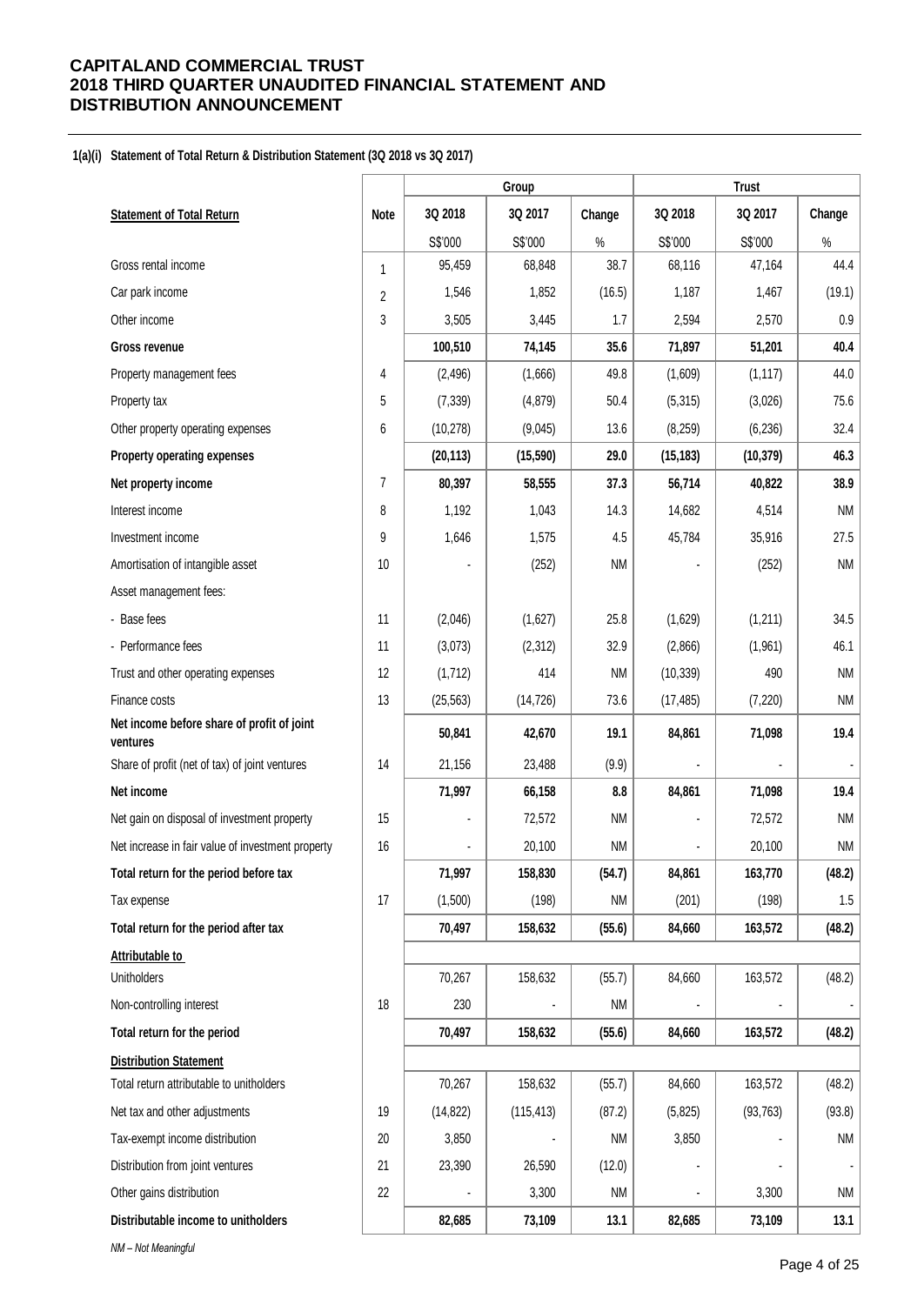### Notes:

- (1) Gross rental income in 3Q 2018 was higher vis-à-vis 3Q 2017 mainly due to contributions from AST2 and Gallileo, which offset the loss in gross rental income from the divestments of Wilkie Edge on 11 September 2017 and Twenty Anson on 29 August 2018.
- (2) Car park income was lower in 3Q 2018 largely due to the divestments.
- (3) Higher other income in 3Q 2018 versus 3Q 2017 was mainly from AST2.
- (4) Property management fees for 3Q 2018 were higher vis-à-vis 3Q 2017 due to higher net property income.
- (5) Higher property tax for 3Q 2018 was mainly atrributed to AST2.
- (6) Higher other property operating expenses in 3Q 2018 was mainly attributed to AST2.
- (7) The following was included as part of the net property income:

|         | Group   |         | <b>Trust</b> |         |        |  |  |
|---------|---------|---------|--------------|---------|--------|--|--|
| 3Q 2018 | 3Q 2017 | Change  | 3Q 2018      | 3Q 2017 | Change |  |  |
| S\$'000 | S\$'000 | $\%$    | S\$'000      | S\$'000 | $\%$   |  |  |
| 1,299   | 1,286   | $1.0\,$ | 238          | 295     | (19.3) |  |  |

Depreciation and amortisation of lease incentives

(8) Interest income includes the following:

|                                             | Group                        |         |           | <b>Trust</b> |         |           |  |
|---------------------------------------------|------------------------------|---------|-----------|--------------|---------|-----------|--|
|                                             | 3Q 2018<br>3Q 2017<br>Change |         |           | 3Q 2018      | 3Q 2017 | Change    |  |
|                                             | S\$'000                      | S\$'000 | $\%$      | S\$'000      | S\$'000 | $\%$      |  |
| Interest income from cash balance (8a)      | 191                          | 1,011   | (81.1)    | 165          | 988     | (83.3)    |  |
| Interest income from unitholder's loan (8b) | 1,001                        | 32      | <b>NM</b> | 14,517       | 3,526   | NM        |  |
| Total                                       | 1,192                        | 1.043   | 14.3      | 14,682       | 4,514   | <b>NM</b> |  |

- (8a) Interest income from cash balance was lower in 3Q 2018 due to lower average cash balance.
- (8b) Gallileo Group, as well as joint ventures (CCT's 45.0% interest in GOT and GSRT). At the Group level, it relates to CCT's 45.0% share in interest income from unitholder's loan to GOT and GSRT.<br>At the Trust level, higher in At the Trust level, higher interest income was due to additional unitholder's loans granted to subsidiaries, namely MSO Trust, AST2 Co. and Interest income from cash balance was lower in 3Q 2018 due to lower average cash balance.<br>At the Trust level, higher interest income was due to additional unitholder's loans granted to subsidiaries, namely MSO Trust, AST2 interest income from unitholder's loan to GOT and GSRT.
- (9) subsidiaries, namely Gallileo Group and AST2 Group (3Q 2017: nil) as well as higher distribution income from MSO Trust (that owns CapitaGreen). At the Group level, investment income relates to the distribution received from MQREIT.
- $(10)$ This relates to the amortisation of yield stabilization sum of Twenty Anson, which was fully utilized in 3Q 2017.
- (11) Asset management fees were higher in 3Q 2018 vis-a-vis 3Q 2017 due to higher deposited property value and net investment income.
- (12) This relates to the amortisation of yield stabilization sum of Twenty Anson, which was fully utilized in 3Q 2017.<br>Asset management fees were higher in 3Q 2018 vis-a-vis 3Q 2017 due to higher deposited property value and ne million payable to the subsidiary, AST2 Co., under the master lease arrangement. In 3Q 2017, the credit of Trust and other operating expenses, for the Group and Trust, was due to a one-off adjustment of accruals for unitholders' expenses.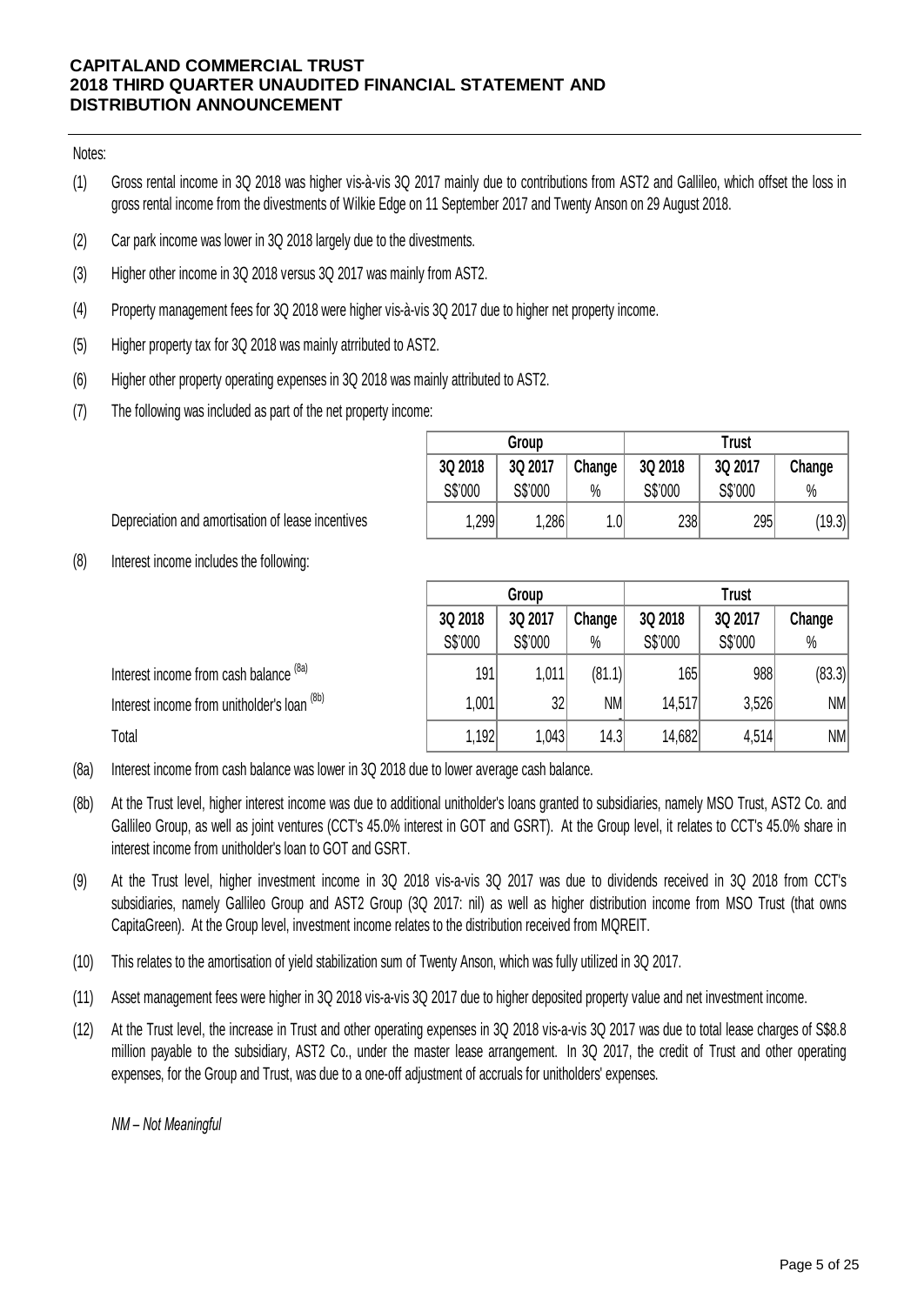# (13) Finance costs include the following:

|                                                                                                                                                                                                                                                                            |         | Group   |           |         | <b>Trust</b> |           |  |  |
|----------------------------------------------------------------------------------------------------------------------------------------------------------------------------------------------------------------------------------------------------------------------------|---------|---------|-----------|---------|--------------|-----------|--|--|
|                                                                                                                                                                                                                                                                            | 3Q 2018 | 3Q 2017 | Change    | 3Q 2018 | 3Q 2017      | Change    |  |  |
|                                                                                                                                                                                                                                                                            | S\$'000 | S\$'000 | $\%$      | S\$'000 | S\$'000      | $\%$      |  |  |
| Interest cost <sup>(13a)</sup>                                                                                                                                                                                                                                             | 18,295  | 14,098  | 29.8      | 16,892  | 6,820        | NM        |  |  |
| Amortisation of transaction costs <sup>(13b)</sup>                                                                                                                                                                                                                         | 7,268   | 628     | <b>NM</b> | 593     | 400          | 48.3      |  |  |
| Total                                                                                                                                                                                                                                                                      | 25,563  | 14,726  | 73.6      | 17,485  | 7,220        | <b>NM</b> |  |  |
| The increase in interest cost was mainly due to higher bank borrowings arising from the acquisitions of AST2 and Gallileo. At the Trust level,<br>the interest cost in 30 2018 had also included finance lease charges payable to subsidiary. AST2 Co., of S\$2.2 million. |         |         |           |         |              |           |  |  |

(13a) the interest cost in 3Q 2018 had also included finance lease charges payable to subsidiary, AST2 Co., of S\$2.2 million. The increase in interest cost was mainly due to higher bank borrowings arising from the acquisitions of AST2 and Gallileo. At the Trust level, the interest cost in 3Q 2018 had also included finance lease charges payable to

(13b) MSO Trust for the prepayment of bank borrowings and pre-termination of interest rate swaps.

(14) Share of profit of joint ventures relates mainly to results for RCS Trust (CCT's 60.0% interest), OGS LLP (CCT's 50.0% interest) and GOT & GSRT (CCT's 45.0% interest). Summary of the share of results of joint ventures is as follows:

|                                                                                                                                                                                                                                              |          | Group    |        |  |
|----------------------------------------------------------------------------------------------------------------------------------------------------------------------------------------------------------------------------------------------|----------|----------|--------|--|
|                                                                                                                                                                                                                                              | 3Q 2018  | 3Q 2017  | Change |  |
|                                                                                                                                                                                                                                              | S\$'000  | S\$'000  | $\%$   |  |
| Gross revenue (14a)                                                                                                                                                                                                                          | 40,363   | 40,571   | (0.5)  |  |
| Property operating expenses <sup>(14b)</sup>                                                                                                                                                                                                 | (9,743)  | (9,229)  | 5.6    |  |
| Net property income                                                                                                                                                                                                                          | 30,620   | 31,342   | (2.3)  |  |
| Finance costs <sup>(14c)</sup>                                                                                                                                                                                                               | (6, 578) | (5, 122) | 28.4   |  |
| Trust and other expenses (14d)                                                                                                                                                                                                               | (2,886)  | (2,732)  | 5.6    |  |
| Net profit of joint ventures (after tax)                                                                                                                                                                                                     | 21,156   | 23,488   | (9.9)  |  |
| In 3Q 2018, it relates to CCT's 60.0% share of gross revenue from RCS Trust of S\$34.1 million and CCT's 50.0% share of gross revenue<br>from OCS LLD of SCR 3 million (30 2017: SC34.3 million for DCS Truct and SCR 2 million for OCS LLD) |          |          |        |  |

(14a) In 3Q 2018, it relates to CCT's 60.0% share of gross revenue from RCS Trust of S\$34.1 million and CCT's 50.0% share of gross revenue<br>from OGS LLP of S\$6.3 million (3Q 2017: S\$34.3 million for RCS Trust and S\$6.2 million fo from OGS LLP of S\$6.3 million (3Q 2017: S\$34.3 million for RCS Trust and S\$6.2 million for OGS LLP).

(14b) In 3Q 2018, it relates to CCT's 60.0% share of property operating expenses of RCS Trust of S\$8.4 million and CCT's 50.0% share of property operating expenses from OGS LLP of S\$1.3 million (3Q 2017: RCS Trust of S\$7.7 million, OGS LLP of S\$1.5 million).

(14c) In 3Q 2018, finance costs had increased vis-a-vis 3Q 2017 mainly due to higher interest rates for the borrowings of RCS Trust and OGS LLP, and higher borrowings at RCS Trust.

(14d) This amount includes asset management fees.

(15) This relates mainly to the net divestment gain of Wilkie Edge in 3Q 2017.

(16) This relates to the fair value gain of Golden Shoe Car Park recognised in 3Q 2017, prior to the divestment to the sub-trusts GOT and GSRT, in which CCT has a 45.0% interest.

(17) The higher tax expense at Group level was mainly attributable to CCT's subsidiaries.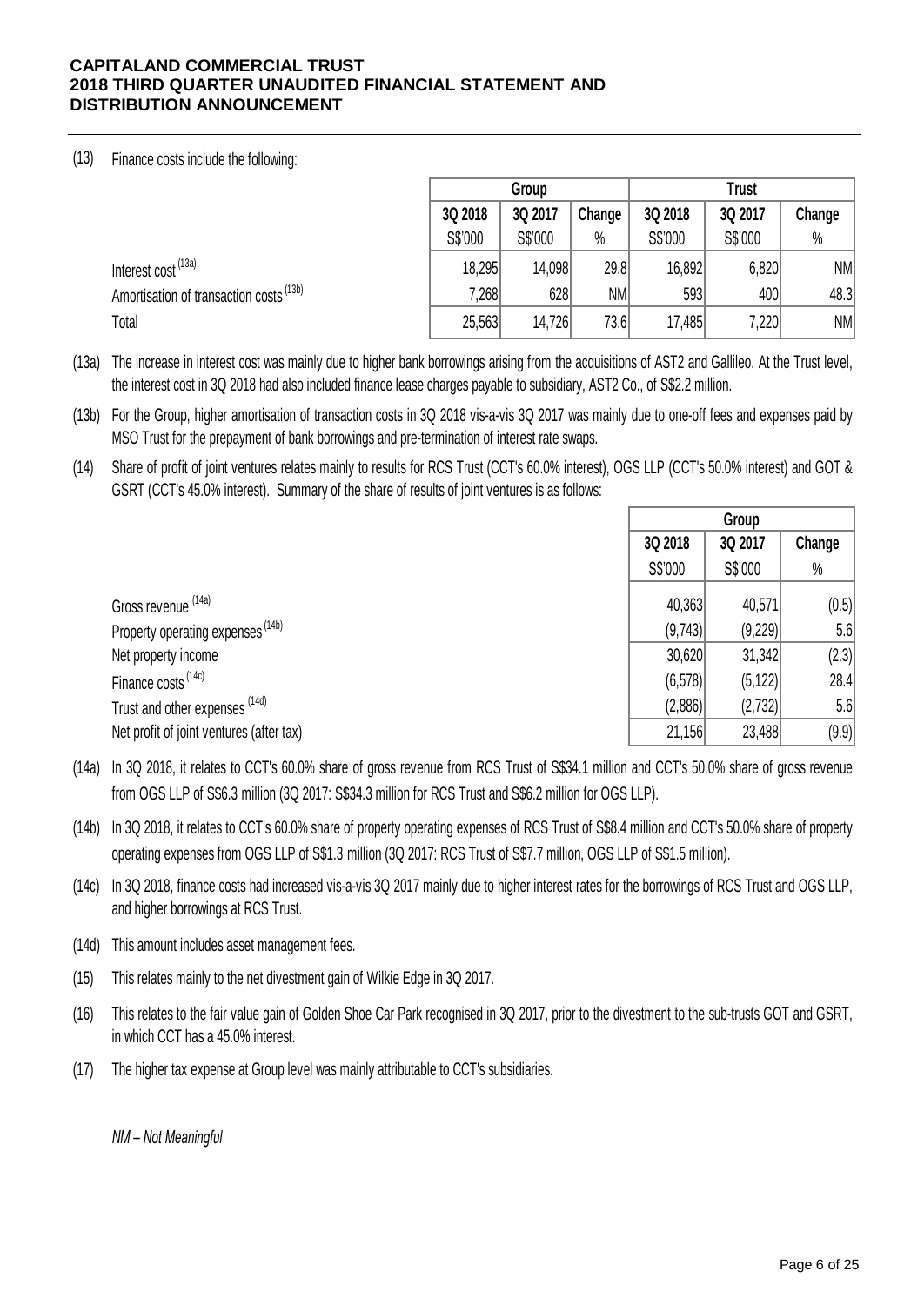(18) This relates to the non-controlling interest of Gallileo Co..

(19) Included in net tax and other adjustments are the following:

|                                                                                                                                                |                    | Group              |                        |                    | <b>Trust</b>       |            |  |  |
|------------------------------------------------------------------------------------------------------------------------------------------------|--------------------|--------------------|------------------------|--------------------|--------------------|------------|--|--|
|                                                                                                                                                | 3Q 2018<br>S\$'000 | 3Q 2017<br>S\$'000 | Change<br>$\%$         | 3Q 2018<br>S\$'000 | 3Q 2017<br>S\$'000 | Change     |  |  |
| Asset management fee payable in Units (19a)                                                                                                    | 1,014              | 180                | <b>NM</b>              | 1,014              | 180                | $\%$<br>NM |  |  |
| Trustee's fees                                                                                                                                 | 266                | 212                | 25.5                   | 215                | 161                | 33.5       |  |  |
| Amortisation of transaction costs (Finance) <sup>(19b)</sup><br>Net increase in fair value of investment property / net                        | 7,268              | 628<br>(92, 672)   | <b>NM</b><br><b>NM</b> | 593                | 400<br>(92, 672)   | 48.3<br>NM |  |  |
| divestment gain (19c)                                                                                                                          |                    |                    |                        |                    |                    |            |  |  |
| Share of profit of joint ventures                                                                                                              | (21, 156)          | (23, 488)          | (9.9)                  |                    |                    |            |  |  |
| Temporary differences and other items                                                                                                          | (2,214)            | (273)              | <b>NM</b>              | (7,647)            | (1,832)            | NM         |  |  |
| Total                                                                                                                                          | (14, 822)          | (115, 413)         | (87.2)                 | (5,825)            | (93, 763)          | (93.8)     |  |  |
| In 3Q 2018, it relates to asset management fees of AST2 payable in Units (3Q 2017: relates mainly to asset management fees of Wilkie<br>Edge). |                    |                    |                        |                    |                    |            |  |  |

(19a) Edge).

(19b) This relates to amortisation of transaction costs incurred on bank borrowings, including fees and expenses paid by MSO Trust for the Edge).<br>This relates to amortisation of transaction costs incurred on bank borrowings, including fees and expenses paid by MSO Trust for the<br>prepayment of bank borrowings and pre-termination of interest rate swaps.<br>This rel prepayment of bank borrowings and pre-termination of interest rate swaps.

(19c) 16 above).

(20) This relates to distribution of tax-exempt income in 3Q 2018 from the dividends paid by CCT's subsidiaries.

(21) This relates to distributions from RCS Trust (CCT's 60.0% interest) and OGS LLP (CCT's 50.0% interest).

(22) Other gains distribution in 3Q 2017 relates to distribution from gains arising from the divestments of One George Street (50.0% interest) and Wilkie Edge.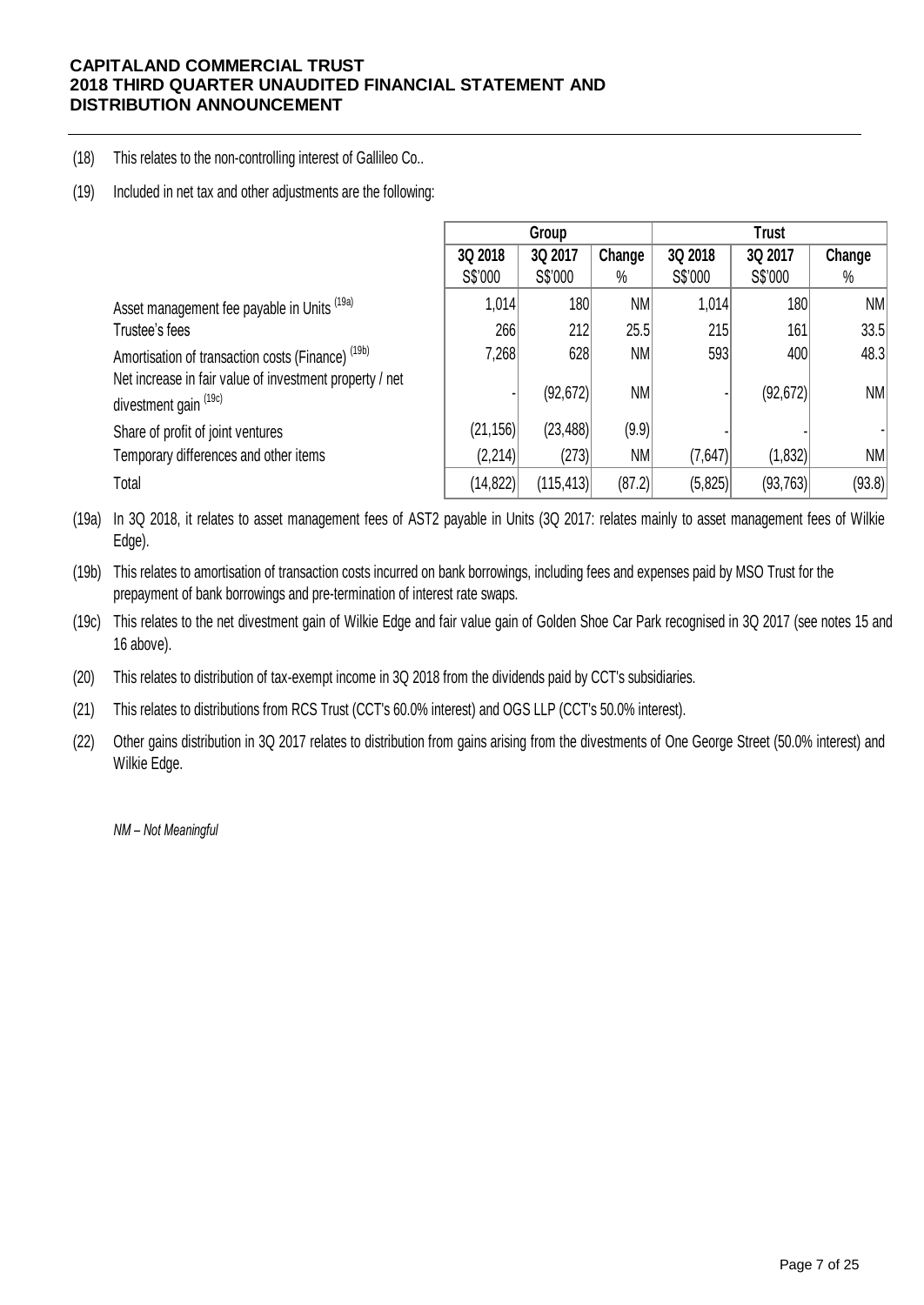#### **1(a)(ii) Statement of Total Return & Distribution Statement (YTD September 2018 vs YTD September 2017)**

|                                                     |                | Group              |                    |              | <b>Trust</b>       |                    |              |
|-----------------------------------------------------|----------------|--------------------|--------------------|--------------|--------------------|--------------------|--------------|
| <b>Statement of Total Return</b>                    | Note           | YTD Sep 2018       | YTD Sep 2017       | Change       | YTD Sep 2018       | YTD Sep 2017       | Change       |
| Gross rental income                                 | $\mathbf{1}$   | S\$'000<br>280,180 | S\$'000<br>232,432 | $\%$<br>20.5 | S\$'000<br>208,640 | S\$'000<br>168,556 | $\%$<br>23.8 |
| Car park income                                     | $\overline{2}$ | 4,552              | 7,270              | (37.4)       | 3,460              | 6,194              | (44.1)       |
| Other income                                        | 3              | 10,211             | 11,463             | (10.9)       | 7,495              | 9,298              | (19.4)       |
| <b>Gross revenue</b>                                |                | 294,943            | 251,165            | 17.4         | 219,595            | 184,048            | 19.3         |
| Property management fees                            |                | (6,900)            | (5,675)            | 21.6         | (4, 942)           | (4,038)            | 22.4         |
| Property tax                                        | 4              | (22, 920)          | (18, 465)          | 24.1         | (16, 831)          | (12, 985)          | 29.6         |
| Other property operating expenses                   | $\overline{5}$ | (29, 780)          | (29, 512)          | 0.9          | (24,009)           | (22, 421)          | 7.1          |
| Property operating expenses                         |                | (59,600)           | (53, 652)          | 11.1         | (45, 782)          | (39, 444)          | 16.1         |
| Net property income                                 | 6              | 235,343            | 197,513            | 19.2         | 173,813            | 144,604            | 20.2         |
| Interest income                                     | $\overline{7}$ | 3,520              | 1,538              | <b>NM</b>    | 36,431             | 11,803             | <b>NM</b>    |
| Investment income                                   | 8              | 3,293              | 1,575              | <b>NM</b>    | 113,200            | 109,940            | 3.0          |
| Amortisation of intangible asset                    | 9              |                    | (2,086)            | <b>NM</b>    |                    | (2,086)            | NM           |
| Asset management fees:                              |                |                    |                    |              |                    |                    |              |
| - Base fees                                         | 10             | (6, 118)           | (4,983)            | 22.8         | (4,883)            | (3,757)            | 30.0         |
| - Performance fees                                  | 10             | (8,645)            | (7, 379)           | 17.2         | (7,669)            | (6, 324)           | 21.3         |
| Trust and other operating expenses                  | 11             | (3, 465)           | (1,800)            | 92.5         | (29, 291)          | (1, 583)           | <b>NM</b>    |
| Finance costs                                       | 12             | (67, 184)          | (50, 338)          | 33.5         | (47, 549)          | (28, 041)          | 69.6         |
| Net income before share of profit of joint ventures |                | 156,744            | 134,040            | 16.9         | 234,052            | 224,556            | 4.2          |
| Share of profit (net of tax) of joint ventures      | 13             | 92,062             | 69,319             | 32.8         |                    |                    |              |
| Net income                                          |                | 248,806            | 203,359            | 22.3         | 234,052            | 224,556            | 4.2          |
| Loss on disposal of subsidiary                      | 14             |                    |                    |              | (4, 477)           |                    | <b>NM</b>    |
| Net gain on disposal of investment property         | 15             |                    | 69,346             | <b>NM</b>    |                    | 69,346             | <b>NM</b>    |
| Net increase in fair value of investment properties | 16             | 178,884            | 272,774            | (34.4)       | 321,285            | 257,929            | 24.6         |
| Total return for the period before tax              |                | 427,690            | 545,479            | (21.6)       | 550.860            | 551,831            | (0.2)        |
| Tax expense                                         | 17             | (4, 859)           | (512)              | <b>NM</b>    | (482)              | (510)              | (5.5)        |
| Total return for the period after tax               |                | 422,831            | 544,967            | (22.4)       | 550,378            | 551,321            | (0.2)        |
| Attributable to                                     |                |                    |                    |              |                    |                    |              |
| Unitholders                                         |                | 422,233            | 544,967            | (22.5)       | 550,378            | 551,321            | (0.2)        |
| Non-controlling interest                            | 18             | 598                |                    | <b>NM</b>    |                    |                    |              |
| Total return for the period                         |                | 422,831            | 544,967            | (22.4)       | 550,378            | 551,321            | (0.2)        |
| <b>Distribution Statement</b>                       |                |                    |                    |              |                    |                    |              |
| Total return attributable to unitholders            |                | 422,233            | 544,967            | (22.5)       | 550,378            | 551,321            | (0.2)        |
| Net tax and other adjustments                       | 19             | (259, 630)         | (405, 604)         | (36.0)       | (316, 304)         | (340, 753)         | (7.2)        |
| Tax-exempt income distribution                      | 20             | 4,600              |                    | <b>NM</b>    | 4,600              |                    | <b>NM</b>    |
| Distribution from joint ventures                    | 21             | 71,471             | 71,205             | 0.4          |                    |                    |              |
| Other gains distribution                            | 22             |                    | 3,300              | <b>NM</b>    |                    | 3,300              | <b>NM</b>    |
| Distributable income to unitholders                 |                | 238,674            | 213,868            | 11.6         | 238,674            | 213,868            | 11.6         |
| NM - Not Meaningful                                 |                |                    |                    |              |                    |                    |              |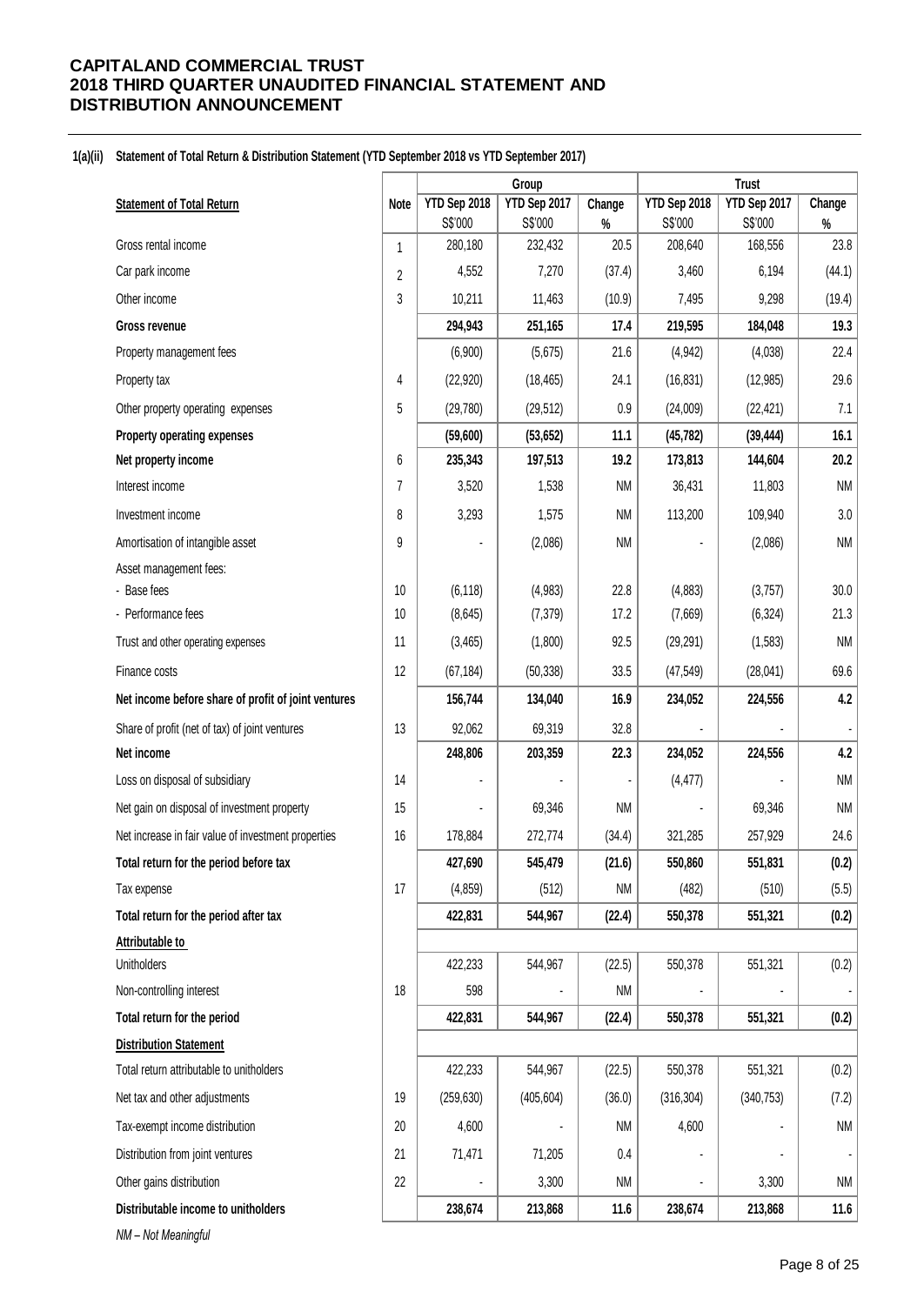Notes:

- (1) Gross rental income in YTD September 2018 was higher vis-à-vis YTD September 2017 mainly due to contributions from AST2 and<br>Gallileo which offset the loss in gross rental income arising from divestments of One George Stree Gross rental income in YTD September 2018 was higher vis-à-vis YTD September 2017 mainly due to contributions from AST2 and<br>Gallileo, which offset the loss in gross rental income arising from divestments of One George Stre and Wilkie Edge in 2017 and Twenty Anson on 29 August 2018. Gallileo, which offset the loss in gross rental income arising from divestments of One George Street (50.0%), Golden Shoe Car Park<br>and Wilkie Edge in 2017 and Twenty Anson on 29 August 2018.<br>Car park income was lower in YT
- (2) Car park income was lower in YTD September 2018 largely due to the divestments.
- (3) Twenty Anson in YTD September 2018. Yield stabilization sum in YTD September 2017 was S\$2.1 million.
- (4) Higher property tax for YTD September 2018 was mainly attributed to AST2.
- (5) Higher other property operating expenses in YTD September 2018 was largely attributed to AST2.
- (6) The following items have been included as part of net property income:

Depreciation and amortisation of lease incentives <sup>(6a)</sup>

Impairment losses on trade receivables

|                | Group          |           |                | <b>Trust</b>   |        |
|----------------|----------------|-----------|----------------|----------------|--------|
| <b>YTD Sep</b> | <b>YTD Sep</b> | (Change)  | <b>YTD Sep</b> | <b>YTD Sep</b> | Change |
| 2018           | 2017           |           | 2018           | 2017           |        |
| S\$'000        | S\$'000        | $\%$      | S\$'000        | S\$'000        | $\%$   |
| 3,902          | 4,224          | (7.6)     | 796            | 1,247          | (36.2) |
| 12             | $\blacksquare$ | <b>NM</b> | 12             | ٠              | NM     |

- (6a) Depreciation and amortisation of lease incentives in YTD September 2018 was lower than that in YTD September 2017 due to the divestments.
- (7) Interest income includes the following:

|                                             |                                   | Group                             |                | Trust                             |                                   |                |
|---------------------------------------------|-----------------------------------|-----------------------------------|----------------|-----------------------------------|-----------------------------------|----------------|
|                                             | <b>YTD Sep</b><br>2018<br>S\$'000 | <b>YTD Sep</b><br>2017<br>S\$'000 | Change<br>$\%$ | <b>YTD Sep</b><br>2018<br>S\$'000 | <b>YTD Sep</b><br>2017<br>S\$'000 | Change<br>$\%$ |
| Interest income from cash balance (7a)      | 550                               | .506                              | (63.5)         | 445                               | 1,404                             | (68.3)         |
| Interest income from unitholder's loan (7b) | 2,970                             | 32                                | <b>NM</b>      | 35,986                            | 10,399                            | ΝM             |
| Total                                       | 3,520                             | ,538                              | <b>NM</b>      | 36,431                            | 11,803                            | <b>NM</b>      |

- (7a) The decrease in interest income from cash balance was due to lower average cash balance.
- (7b) At the Trust level, the Increase was due to new unitholder shoans extended to CCT's subsidiaries, hamely MSO Trust, ASTZ Co. and<br>Gallileo Group, as well as to joint ventures (CCT's 45.0% interest GOT and GSRT). At the Grou At the Trust level, the increase was due to new unitholder's loans extended to CCT's subsidiaries, namely MSO Trust, AST2 Co. and The decrease in interest income from cash balance was due to lower average cash balance.<br>At the Trust level, the increase was due to new unitholder's loans extended to CCT's subsidiaries, namely MSO Trust, AST2 Co. and<br>Gal share in interest income from unitholder's loan to GOT and GSRT.
- (8) received from CCT's subsidiaries, namely Gallileo Group and AST2 Group (YTD September 2017: nil), as well as higher distribution income from MSO Trust and OGS LLP. The increase was offset by lower distribution income from RCS Trust (CCT's 60.0% interest). At the Group level, investment income relates to distribution from MQREIT.
- (9) This relates to the amortisation of yield stabilization sum in relation to Twenty Anson, which was fully utilized in 3Q 2017.
- (10) Asset management fees were higher due to higher deposited property value and net investment income.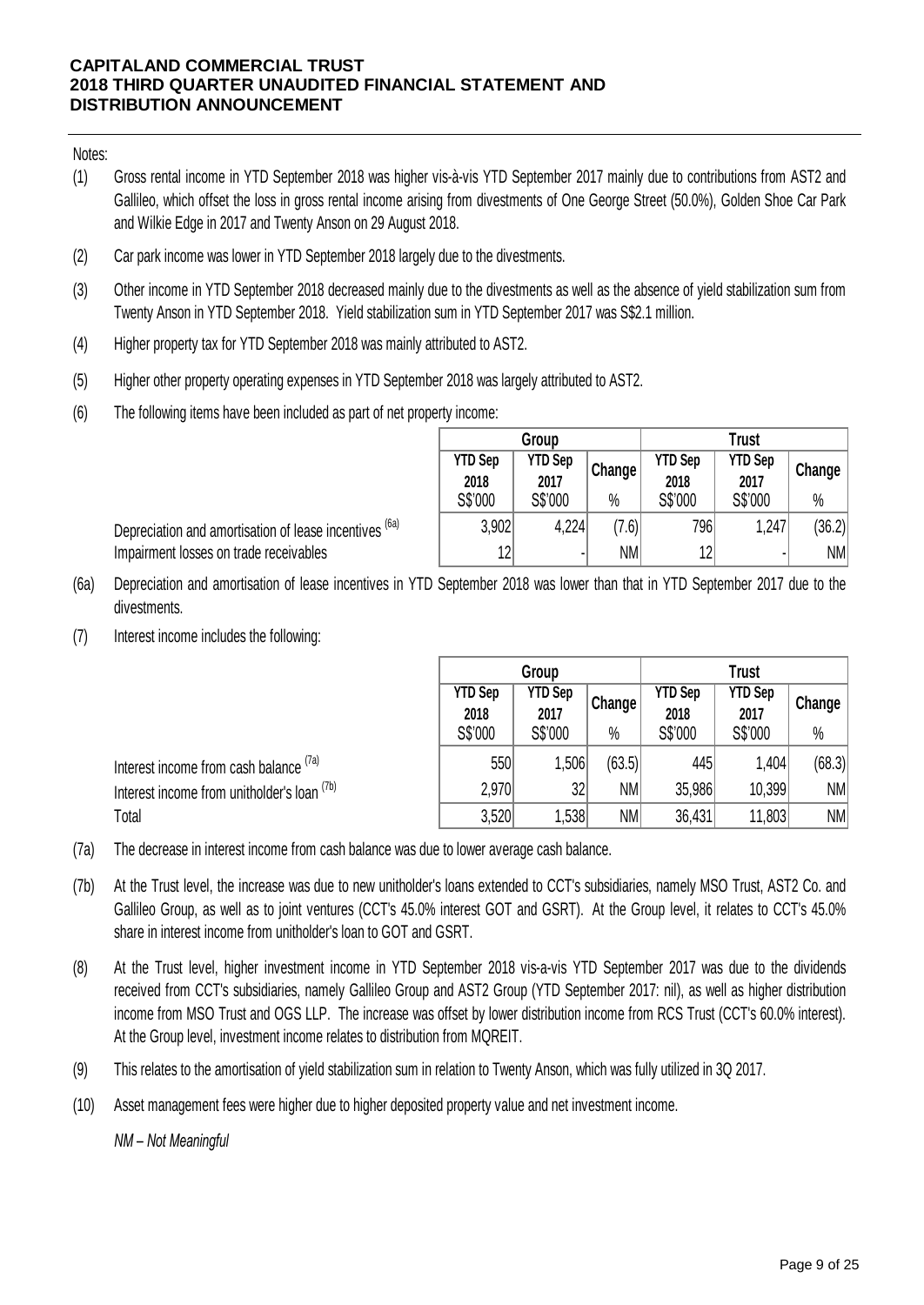- (11) At the Trust level, lease charges of S\$26.3 million payable to the subsidiary, AST2 Co., for the master lease arrangement accounted for the significant increase in Trust and other operating expenses in YTD September 2018 vis-a-vis YTD September 2017.
- (12) Finance costs include the following:

|                                         |                        | Group                  |           | <b>Trust</b>           |                 |        |  |
|-----------------------------------------|------------------------|------------------------|-----------|------------------------|-----------------|--------|--|
|                                         | <b>YTD Sep</b><br>2018 | <b>YTD Sep</b><br>2017 | Change    | <b>YTD Sep</b><br>2018 | YTD Sep<br>2017 | Change |  |
|                                         | S\$'000                | S\$'000                | $\%$      | S\$'000                | S\$'000         | $\%$   |  |
| Interest cost (12a)                     | 56,780                 | 47,693                 | 19.1      | 45,631                 | 26,094          | 74.9   |  |
| Amortisation of transaction costs (12b) | 10,404                 | 2,645                  | <b>NM</b> | 1,918                  | 1,947           | (1.5)  |  |
| Total                                   | 67,184                 | 50,338                 | 33.5      | 47,549                 | 28,041          | 69.6   |  |

- (12a) Higher mainly due to increase in bank borrowings incurred for the acquisitions of AST2 and Gallileo. At the Trust level, the interest cost in YTD September 2018 had also included finance lease charges payable to AST2 Co. of S\$6.5 million.
- (12b) For the Group, the increase in amortisation of transaction costs in YTD September 2018 was mainly due to fees and expenses paid by MSO Trust for the prepayment of bank borrowings and pre-termination of interest rate swaps.
- $(13)$ Share of profit of joint ventures relates mainly to results for RCS Trust (CCT's 60.0% interest), OGS LLP (CCT's 50.0% interest) and GOT & GSRT (CCT's 45.0% interest). Summary of the share of results of joint ventures is as follows:

|                                                     | For Information only   |                        |        |
|-----------------------------------------------------|------------------------|------------------------|--------|
|                                                     | Group                  |                        |        |
|                                                     | <b>YTD Sep</b><br>2018 | <b>YTD Sep</b><br>2017 | Change |
|                                                     | S\$'000                | S\$'000                | $\%$   |
| Gross revenue                                       | 122,455                | 110,289                | 11.0   |
| Property operating expenses                         | (29, 599)              | (26, 027)              | 13.7   |
| Net property income                                 | 92,856                 | 84,262                 | 10.2   |
| Finance costs                                       | (18, 548)              | (12,369)               | 50.0   |
| Net increase in fair value of investment properties | 26,342                 | 4,917                  | NM     |
| Trust and other expenses                            | (8,588)                | (7, 491)               | 14.6   |
| Net profit of joint ventures (after tax) (13a)      | 92,062                 | 69,319                 | 32.8   |

- (13a) In YTD September 2018, higher net profits of joint ventures were mainly due to full nine months contribution from CCT's 50.0% share of OGS LLP's profits. In YTD September 2017, it had only included CCT's 50.0% share of OGS LLP's profits from 19 June 2017 to 30 September 2017.
- (14) This relates to the liquidation of FOPL on 23 April 2018.
- (15) This relates mainly to the net divestment gain of Wilkie Edge and transaction costs for the divestment of One George Street in YTD September 2017.
- (16) This relates to the net increase in property values as at 30 June 2018 based on independent valuations over its carrying values, except for Bugis Village which was stated at the compensation sum of S\$40.7 million and Twenty Anson which was stated at the divestment value of S\$516.0 million.
- (17) The higher tax expense at CCT Group was mainly attributable to CCT's subsidiaries.
- (18) This relates to the non-controlling interest of Gallileo Co..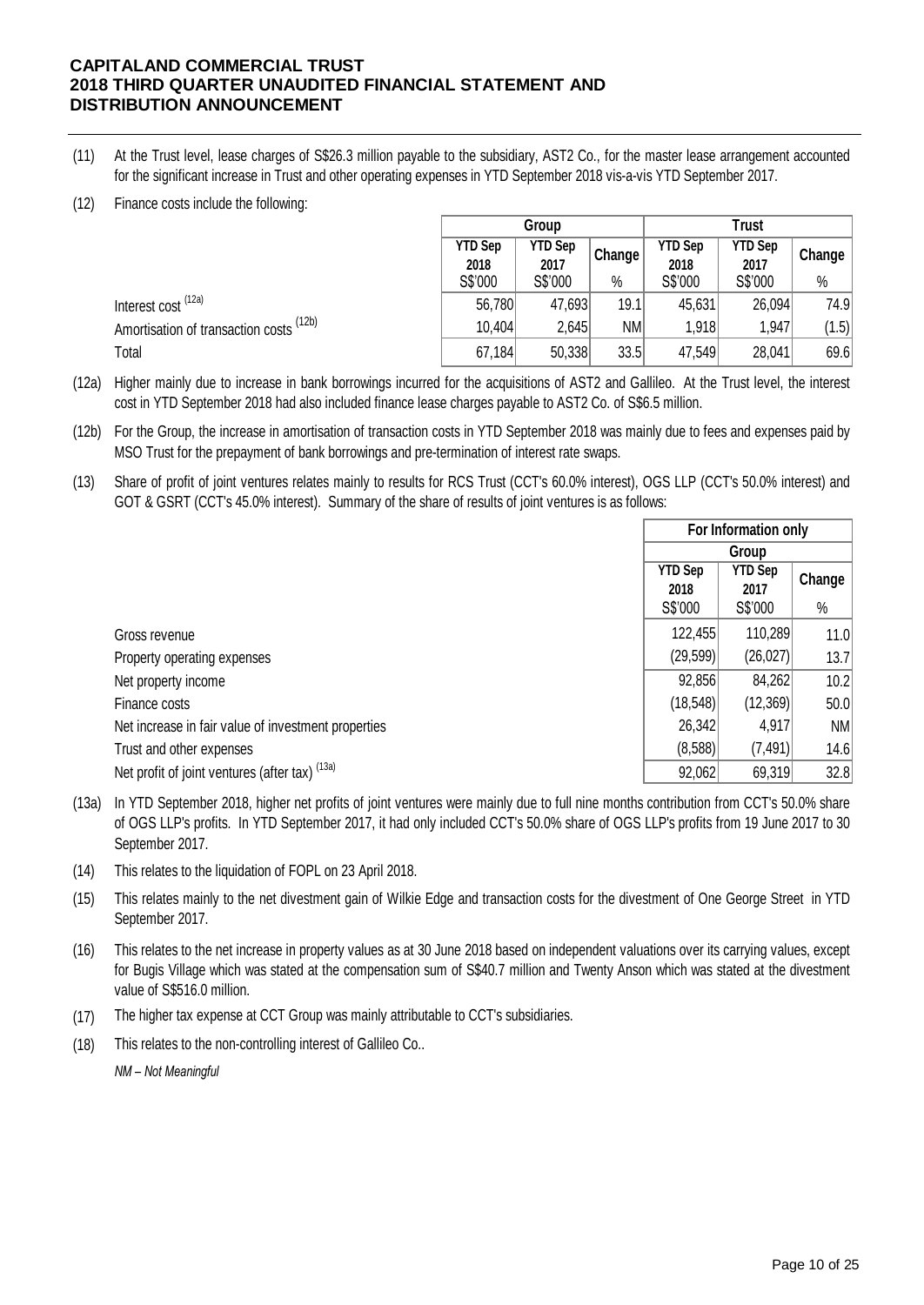### (19) Included in net tax and other adjustments are the following:

|                                                                                    |                                   | Group                             |                               |                                   | Trust                             |                |  |  |
|------------------------------------------------------------------------------------|-----------------------------------|-----------------------------------|-------------------------------|-----------------------------------|-----------------------------------|----------------|--|--|
|                                                                                    | <b>YTD Sep</b><br>2018<br>S\$'000 | <b>YTD Sep</b><br>2017<br>S\$'000 | , Change <sup>≀</sup><br>$\%$ | <b>YTD Sep</b><br>2018<br>S\$'000 | <b>YTD Sep</b><br>2017<br>S\$'000 | Change<br>$\%$ |  |  |
| Asset management fee paid and payable in Units <sup>(19a)</sup>                    | 4,147                             | 2,038                             | <b>NM</b>                     | 4,147                             | 2,038                             | NM             |  |  |
| Trustee's fees                                                                     | 798                               | 634                               | 25.9                          | 643                               | 480                               | 34.0           |  |  |
| Amortisation of transaction costs (Finance) <sup>(19b)</sup>                       | 10,404                            | 2,645                             | <b>NM</b>                     | 1,918                             | 1,947                             | (1.5)          |  |  |
| Net increase in fair value of investment properties / net<br>divestment gain (19c) | (178, 824)                        | (342, 120)                        | (47.7)                        | (321, 285)                        | (327, 275)                        | (1.8)          |  |  |
| Share of profit of joint ventures                                                  | (92,062)                          | (69, 319)                         | 32.8                          |                                   |                                   |                |  |  |
| Temporary differences and other items                                              | (4,093)                           | 518                               | <b>NM</b>                     | (1,727)                           | (17, 943)                         | (90.4)         |  |  |
| Total                                                                              | (259, 630)                        | (405, 604)                        | (36.0)                        | (316, 304)                        | (340,753)                         | (7.2)          |  |  |

(19a) In YTD September 2018, it relates to asset management fees of AST2 payable in Units (YTD September 2017: asset management fees of Wilkie Edge and One George Street).

(19b) This relates to amortisation of transaction costs incurred on bank borrowings, including one-off fees and expenses paid by MSO Trust for the prepayment of bank borrowings and pre-termination of interest rate swaps.

(19c) For YTD September 2018, it relates to the net increase in fair value of investment properties but excluding the non-controlling interest's share of Gallileo's net increase in fair value (YTD September 2017: it relates to the net increase in fair value of investment properties as well as the net divestment gain of Wilkie Edge and transaction costs for the divestment of One George Street).

(20) This relates to distribution of tax-exempt income in YTD September 2018.

(21) This relates to distributions from RCS Trust (CCT's 60.0% interest) and OGS LLP (CCT's 50.0% interest).

Other gains distribution in YTD September 2017 relates to a top-up for the loss of distributable income in 3Q 2017 following the divestments of One George Street (50.0% interest) and Wilkie Edge. (22)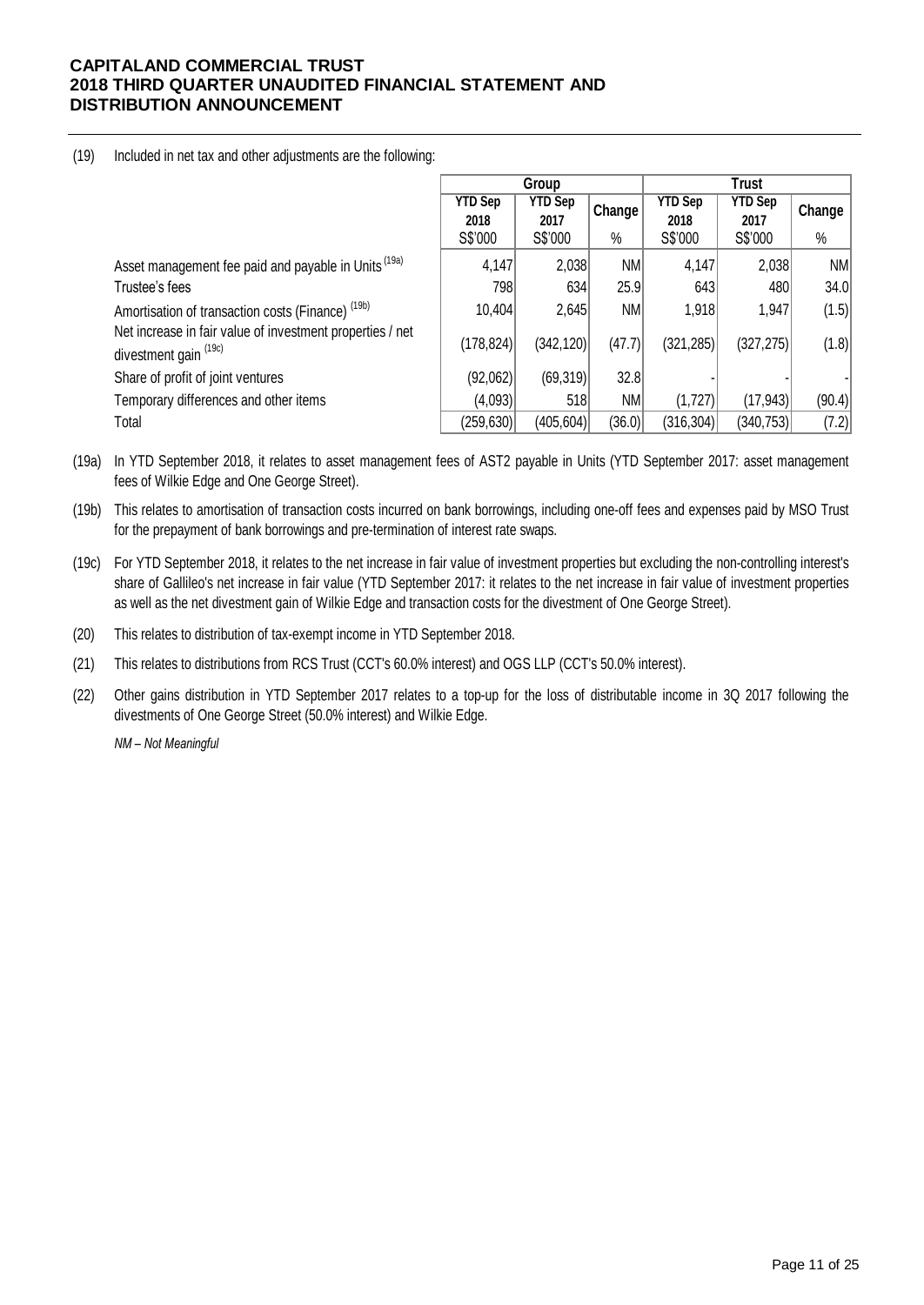## **1(b)(i) Statement of Financial Position as at 30 September 2018 vs 31 December 2017**

|                                          |             |             | Group       |                |             | <b>Trust</b> |           |
|------------------------------------------|-------------|-------------|-------------|----------------|-------------|--------------|-----------|
|                                          | <b>Note</b> | 30 Sep 2018 | 31 Dec 2017 | Change         | 30 Sep 2018 | 31 Dec 2017  | Change    |
|                                          |             | S\$'000     | S\$'000     | $\%$           | S\$'000     | S\$'000      | $\%$      |
| Non-current assets                       |             |             |             |                |             |              |           |
| Plant and equipment                      |             | 922         | 1,002       | (8.0)          | 918         | 980          | (6.3)     |
| Investment properties                    | 1           | 7,607,661   | 7,408,000   | 2.7            | 3,609,573   | 3,698,000    | (2.4)     |
| Interest in subsidiaries                 | 2           |             |             | $\blacksquare$ | 3,706,817   | 2,827,171    | 31.1      |
| Available-for-sale investment            | 3           | 43,204      | 47,533      | (9.1)          | 43,204      | 47,533       | (9.1)     |
| Interest in joint ventures               | 4           | 1,765,235   | 1,732,140   | 1.9            | 1,428,190   | 1,420,289    | 0.6       |
| Financial derivatives                    | 5           | 11,070      |             | <b>NM</b>      | 10,209      |              | <b>NM</b> |
| <b>Total non-current assets</b>          |             | 9,428,092   | 9,188,675   | 2.6            | 8,798,911   | 7,993,973    | 10.1      |
| <b>Current assets</b>                    |             |             |             |                |             |              |           |
| Asset held for sale                      | 6           | 40,746      |             | <b>NM</b>      | 40,746      |              | <b>NM</b> |
| Trade and other receivables              | 7           | 42,093      | 42,746      | (1.5)          | 273,215     | 49,011       | <b>NM</b> |
| Cash and cash equivalents                |             | 86,543      | 122,581     | (29.4)         | 63,581      | 72,346       | (12.1)    |
| <b>Total current assets</b>              |             | 169,382     | 165,327     | 2.5            | 377,542     | 121,357      | NM        |
| <b>Total assets</b>                      | 8           | 9,597,474   | 9,354,002   | 2.6            | 9,176,453   | 8,115,330    | 13.1      |
| <b>Current liabilities</b>               |             |             |             |                |             |              |           |
| Trade and other payables                 | 9           | 65,845      | 90,293      | (27.1)         | 52,720      | 226,571      | (76.7)    |
| Current portion of security deposits     |             | 12,494      | 4,002       | <b>NM</b>      | 9,622       | 2,545        | <b>NM</b> |
| Interest-bearing liabilities             | 10          | 211,971     |             | <b>NM</b>      | 211,971     |              | <b>NM</b> |
| Financial derivatives                    | 5           |             | 81          | <b>NM</b>      |             | 81           | <b>NM</b> |
| Current tax payable                      |             | 4,184       | 3,187       | 31.3           | 170         | 379          | (55.1)    |
| <b>Total current liabilities</b>         |             | 294,494     | 97,563      | <b>NM</b>      | 274,483     | 229,576      | 19.6      |
| Non-current liabilities                  |             |             |             |                |             |              |           |
| Non-current portion of security deposits |             | 53,696      | 66,404      | (19.1)         | 32,928      | 21,694       | 51.8      |
| Interest-bearing liabilities             | 11          | 2,406,868   | 2,720,208   | (11.5)         | 2,227,262   | 1,832,818    | 21.5      |
| Financial derivatives                    | 5           | 30,510      | 52,904      | (42.3)         | 29,855      | 37,476       | (20.3)    |
| Other payables                           | 12          | 439         |             |                | 135,145     |              | <b>NM</b> |
| Deferred tax liabilities                 | 13          | 2,910       |             | <b>NM</b>      |             |              | ۰         |
| <b>Total non-current liabilities</b>     |             | 2,494,423   | 2,839,516   | (12.2)         | 2,425,190   | 1,891,988    | 28.2      |
| <b>Total liabilities</b>                 |             | 2,788,917   | 2,937,079   | (5.0)          | 2,699,673   | 2,121,564    | 27.2      |
| Net assets                               |             | 6,808,557   | 6,416,923   | 6.1            | 6,476,780   | 5,993,766    | 8.1       |
| Represented by:                          |             |             |             |                |             |              |           |
| Unitholders' funds                       |             | 6,792,105   | 6,416,923   | 5.8            | 6,476,780   | 5,993,766    | 8.1       |
| Non-controlling interests                | 14          | 16,452      |             | <b>NM</b>      |             |              | ۰         |
| <b>Total equity</b>                      |             | 6,808,557   | 6,416,923   | 6.1            | 6,476,780   | 5,993,766    | 8.1       |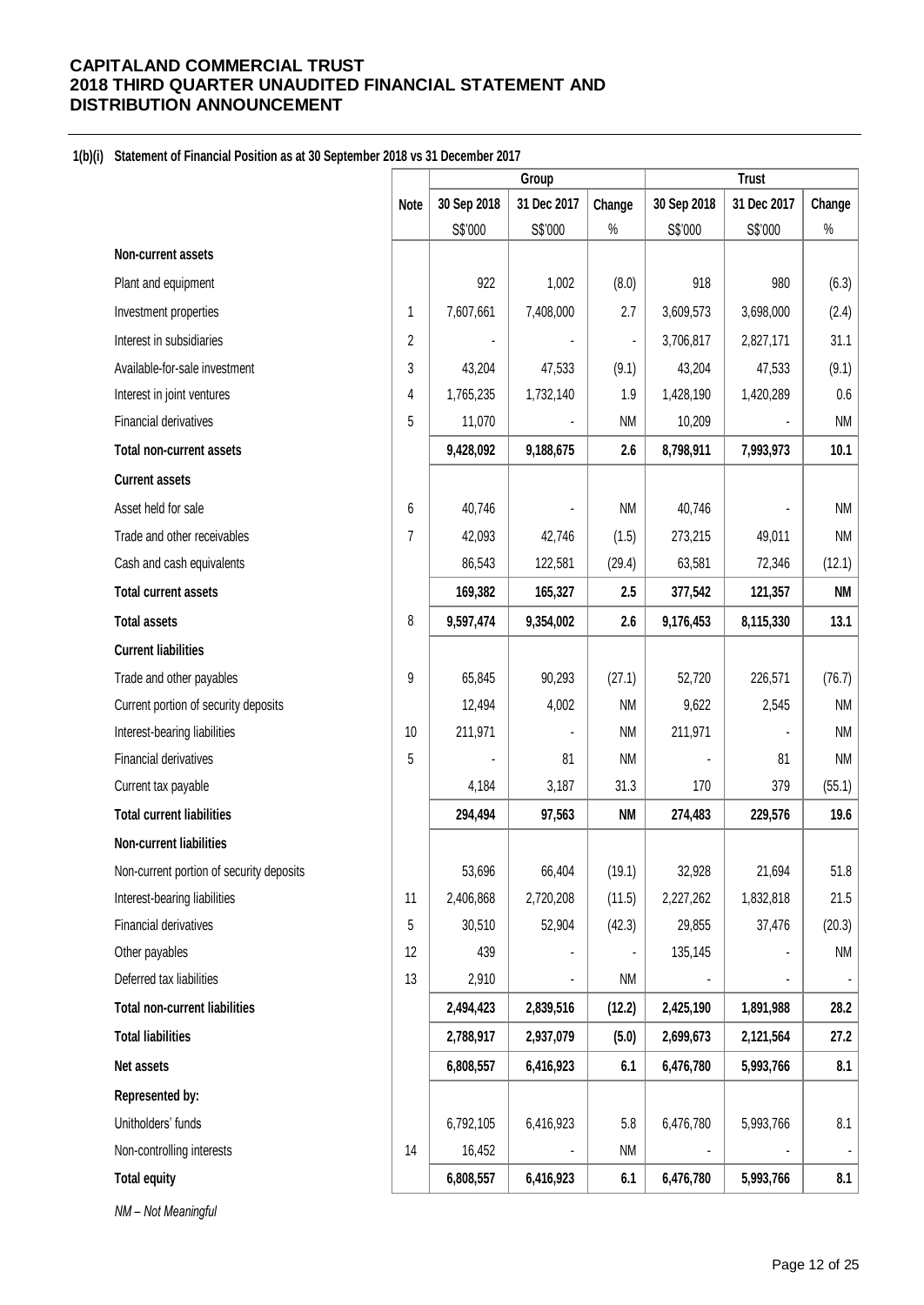#### Notes:

- (1) Investment properties as at 30 September 2018 included the increase in property values arising from independent valuations done as at 30 June 2018 but excluded Bugis Village due to its reclassification to "Asset held for sale" and Twenty Anson given its divestment on 29 August 2018. At the Group level, investment properties had included Gallileo which was acquired on 18 June 2018.
- (2) Interest in subsidiaries as at 30 September 2018 relates to cost of investments in CCT MTN Pte. Ltd., MSO Trust, AST2 Group and Gallileo Group (31 December 2017: CCT MTN Pte. Ltd., FOPL, MSO Trust and AST2 Group), including unitholder's loan granted to MSO Trust, AST2 Group and the Gallileo Group.
- (3) This relates to CCT's 11.0% stake in MQREIT. The 9.1% decrease was mainly due to lower closing trading price of MQREIT.
- (4) This relates to CCT's 60.0% interest in RCS Trust, CCT's 50.0% interest in OGS LLP as well as CCT's 45.0% interest in GOT and GSRT (including unitholder's loan).
- (5) This relates to the fair values of cross currency swaps and/or interest rate swaps.
- (6) This relates to Bugis Village which was reclassified from "Investment properties" to "Asset held for sale". The property was stated at a value of S\$40.7 million which is the compensation sum to be received when Bugis Village is returned to the State on 1 April 2019.
- (7) At the Trust level, Trade and other receivables as at 30 September 2018 had included shareholder's loan of EUR132.9 million to the Galaxy SPV.
- (8) Total assets were S\$9,597.5 million as at 30 September 2018 (31 December 2017: S\$9,354.0 million). Total deposited property (as defined in the Code on Collective Investment Schemes) as at 30 September 2018 was S\$11,079.5 million (31 December 2017: S\$10,761.0 million).
- (9) At the Trust level, lower Trade and other payables was mainly due to the settlement of the balance purchase consideration owed by CCT to FOPL in relation to the transfer of Twenty Anson from FOPL to CCT in 2015 and balance payment for acquisition of AST2 Group. At the Group, the decrease was mainly due to balance payment for acquisition of AST2 Group.
- (10) This relates to the unsecured short-term bank borrowings of EUR132.9 million which was obtained in relation to the acquisition of Gallileo Co..
- (11) The Interest-bearing liabilities as at 30 September 2018 comprised:
	- (a) Unsecured fixed rate notes totaling S\$725.0 million; JPY24.9 billion and HKD585.0 million (hedged via cross currency swaps to S\$425.8 million);
	- (b) Unsecured bank borrowings of S\$767.1 million and EUR207.8 million; and
	- (c) Secured MSO Trust's bank borrowings of S\$180.0 million.
- (12) At the Trust level, Other payables as at 30 September 2018 relates to the lease liabilities payable to CCT's whollyowned subsidiary, AST2 Co. under the master lease arrangement. At the Group level, this relates to payables owing to the non-controlling interest of Gallileo Co..
- (13) This relates to deferred tax provision of Gallileo Co..
- (14) This relates to CCT's non-controlling interest of Gallileo Co..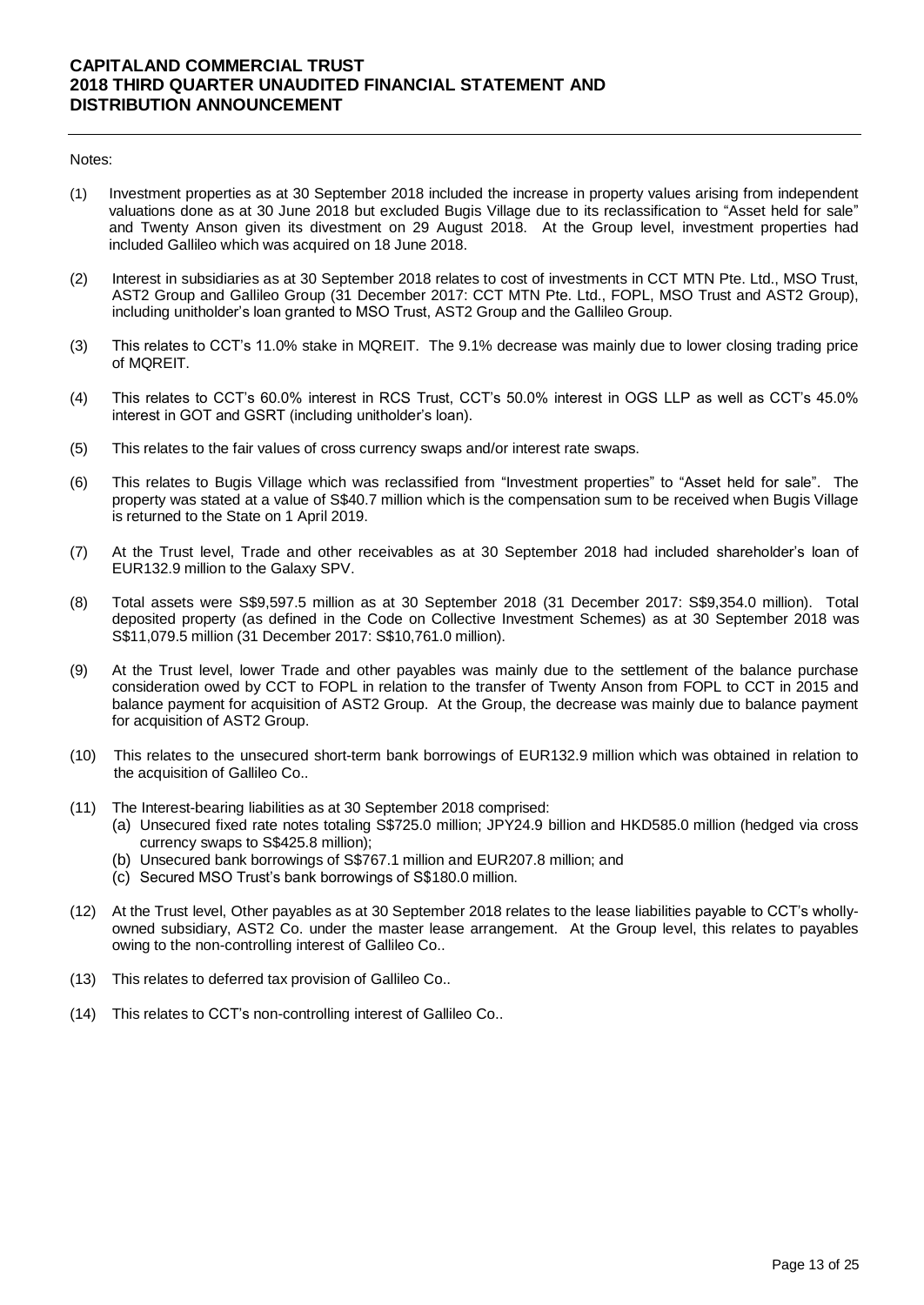### **1(b)(ii) Aggregate amount of borrowings and debt securities**

|                                                                | Group       |             |           | <b>Trust</b> |             |           |
|----------------------------------------------------------------|-------------|-------------|-----------|--------------|-------------|-----------|
|                                                                | 30 Sep 2018 | 31 Dec 2017 | Change    | 30 Sep 2018  | 31 Dec 2017 | Change    |
|                                                                | S\$'000     | S\$'000     | $\%$      | S\$'000      | S\$'000     | $\%$      |
| <b>Secured borrowings</b>                                      |             |             |           |              |             |           |
| Amount repayable after one year (1)                            | 180,000     | 890,000     | (79.8)    |              |             |           |
| Less: Unamortised portion of transactions costs <sup>(1)</sup> | (393)       | (2,610)     | (84.9)    |              |             |           |
| Net secured borrowings after one year                          | 179,607     | 887,390     | (79.8)    | ٠            | ٠           |           |
| <b>Unsecured borrowings</b>                                    |             |             |           |              |             |           |
| Amount repayable after one year                                | 2,232,372   | 1,834,975   | 21.7      | 2,232,372    | 1,834,975   | 21.7      |
| Less: Unamortised portion of transactions costs                | (5, 110)    | (2, 157)    | <b>NM</b> | (5, 110)     | (2, 157)    | <b>NM</b> |
| Net unsecured borrowings after one year                        | 2,227,262   | 1,832,818   | 21.5      | 2,227,262    | 1,832,818   | 21.5      |
| Amount repayable within one year                               | 212,047     |             | <b>NM</b> | 212,047      |             | <b>NM</b> |
| Less: Unamortised portion of transactions costs                | (76)        |             | <b>NM</b> | (76)         |             | <b>NM</b> |
| Net unsecured borrowings within one year                       | 211,971     | ۰           | <b>NM</b> | 211,971      | ٠           | <b>NM</b> |
| <b>Total unsecured borrowings</b>                              | 2,439,233   | 1,832,818   | 33.1      | 2,439,233    | 1,832,818   | 33.1      |
| <b>Total secured and unsecured borrowings</b>                  | 2,618,840   | 2,720,208   | (3.7)     | 2,439,233    | 1,832,818   | 33.1      |

### Note :

(1) This relates to MSO Trust's borrowings and transactions costs as at 30 September 2018 and 31 December 2017.

### *For information only*

This relates to CCT's interest in the aggregate external borrowings of its joint ventures, namely RCS Trust (CCT's 60.0% interest), OGS LLP (CCT's *50.0% interest), GOT and GSRT (CCT's 45.0% interest), which are not included under total borrowings in the statement of financial position of the Group.*

|                                                 |                | For information only |                  |  |
|-------------------------------------------------|----------------|----------------------|------------------|--|
|                                                 | 30 Sep 2018    | 31 Dec 2017          | Change           |  |
|                                                 | S\$'000        | S\$'000              | %                |  |
| Secured borrowings <sup>(1)</sup>               |                |                      |                  |  |
| Amount repayable after one year                 | 582,500        | 582,500              |                  |  |
| Less: Unamortised portion of transactions costs | (3,665)        | (3,619)              | 1.3              |  |
| Net secured borrowings                          | 578,835        | 578,881              | (0.0)            |  |
| Unsecured borrowings <sup>(2)</sup>             |                |                      |                  |  |
| Amount repayable after one year                 | 687,600        | 528,600              | 30.1             |  |
| Less: Unamortised portion of transactions costs | (1,043)        | (1,033)              | 1.0 <sub>1</sub> |  |
| Net repayable after one year                    | 686,557        | 527,567              | 30.1             |  |
| Amount repayable within one year                |                | 150,000              | <b>NM</b>        |  |
| Less: Unamortised portion of transactions costs |                | (78)                 | <b>NM</b>        |  |
| Net repayable within one year                   | $\blacksquare$ | 149,922              | ΝM               |  |
| Net unsecured borrowings                        | 686,557        | 677,489              | 1.3              |  |
| Total secured and unsecured borrowings          | 1,265,392      | 1,256,370            | 0.7              |  |
|                                                 |                |                      |                  |  |

*(1) Secured borrowings relate to CCT's 50.0% interest of borrowings of OGS LLP and CCT's 45.0% interest of GOT and GSRT.* 

*(2) Unsecured borrowings relate to CCT's 60.0% interest of borrowings of RCS Trust.*

*NM: Not meaningful*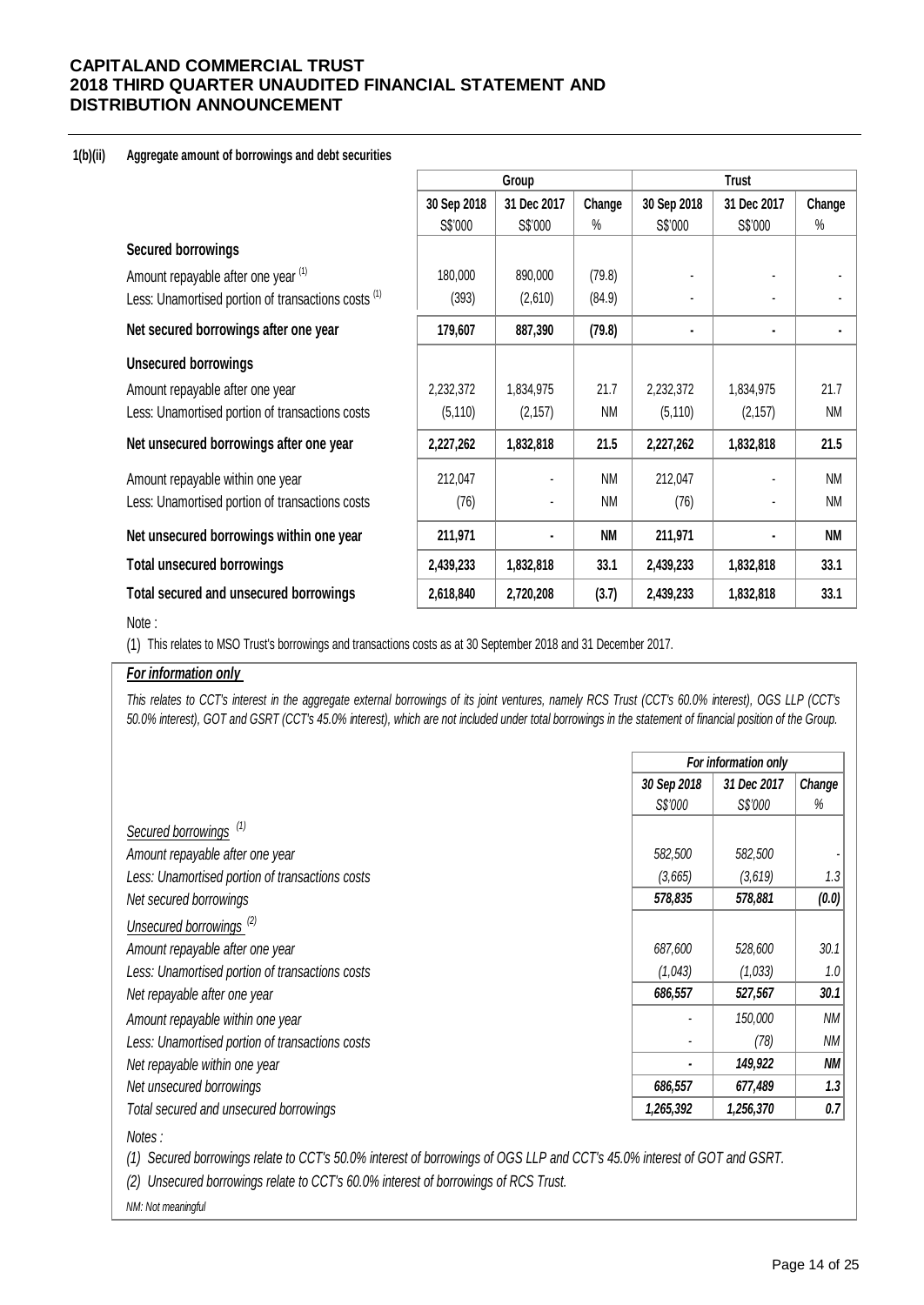**1(c)(i) Statement of Cash Flow (3Q 2018 vs 3Q 2017)** 

|                                                          |                | Group      |            |
|----------------------------------------------------------|----------------|------------|------------|
|                                                          |                | 3Q 2018    | 3Q 2017    |
|                                                          | <b>Note</b>    | S\$'000    | S\$'000    |
| <b>Operating activities</b>                              |                |            |            |
| Total return for the period before tax                   |                | 71,997     | 158,830    |
| Adjustments for:                                         |                |            |            |
| Share of profit of joint ventures                        |                | (21, 156)  | (23, 488)  |
| Amortisation of lease incentives                         |                | 1,253      | 1,226      |
| Amortisation of intangible asset                         |                |            | 252        |
| Depreciation of plant and equipment                      |                | 46         | 60         |
| Finance costs                                            |                | 25,563     | 14,726     |
| Interest income                                          |                | (1, 192)   | (1,043)    |
| Loss on disposal of plant and equipment                  |                | 21         | 73         |
| Asset management fees paid and payable in Units          |                | 1,014      | 180        |
| Net increase in fair value of investment properties      |                |            | (20, 100)  |
| Net gain on disposal of investment properties            |                |            | (72, 572)  |
| Distribution from available-for-sale investment          |                | (1,646)    | (1, 575)   |
| Operating income before working capital changes          |                | 75,900     | 56,569     |
| Changes in working capital                               |                |            |            |
| Trade and other receivables                              |                | 340        | (33,008)   |
| Trade and other payables                                 |                | (8,570)    | 5,495      |
| Security deposits                                        |                | (4,797)    | (1, 145)   |
| Cash generated from operating activities                 |                | 62,873     | 27,911     |
| Tax expenses paid                                        |                | (188)      | (316)      |
| Net cash from operating activities                       |                | 62,685     | 27,595     |
| <b>Investing activities</b>                              |                |            |            |
| Capital expenditure on investment properties             |                | (1,909)    | (1,015)    |
| Purchase of plant and equipment                          |                | (28)       |            |
| Proceeds from divestment of investment property          | $\mathbf{1}$   | 511,257    | 352,130    |
| Distribution received from available-for-sale investment |                |            | 1,575      |
| Distributions received from joint ventures               |                | 23,708     | 23,184     |
| Interest income received                                 |                | 1,192      | 1,101      |
| Loan to joint ventures                                   |                |            | (11, 250)  |
| Net cash from investing activities                       |                | 534,220    | 365,725    |
| <b>Financing activities</b>                              |                |            |            |
| Interest paid                                            |                | (23, 891)  | (9,094)    |
| Payment of transaction costs related to borrowings       |                | (4, 927)   | (239)      |
| Distribution to unitholders                              |                | (147, 663) | (133, 358) |
| Proceeds from interest-bearing liabilities               | $\overline{c}$ | 19,500     |            |
| Repayment of interest-bearing liabilities                | 3              | (519,500)  | (90,000)   |
| Net cash used in financing activities                    |                | (676, 481) | (232, 691) |
| Net (decrease) / increase in cash and cash equivalents   |                | (79, 576)  | 160,629    |
| Cash and cash equivalents at beginning of period         |                | 166,119    | 696,844    |
| Cash and cash equivalents at end of period               |                | 86,543     | 857,473    |

Notes:

(1) In 3Q 2018, it relates to the net proceeds from divestment of Twenty Anson (3Q 2017: Golden Shoe Car Park and Wilkie Edge).

(2) This relates to the proceeds from bank borrowings.

(3) This relates to the repayment of bank borrowings.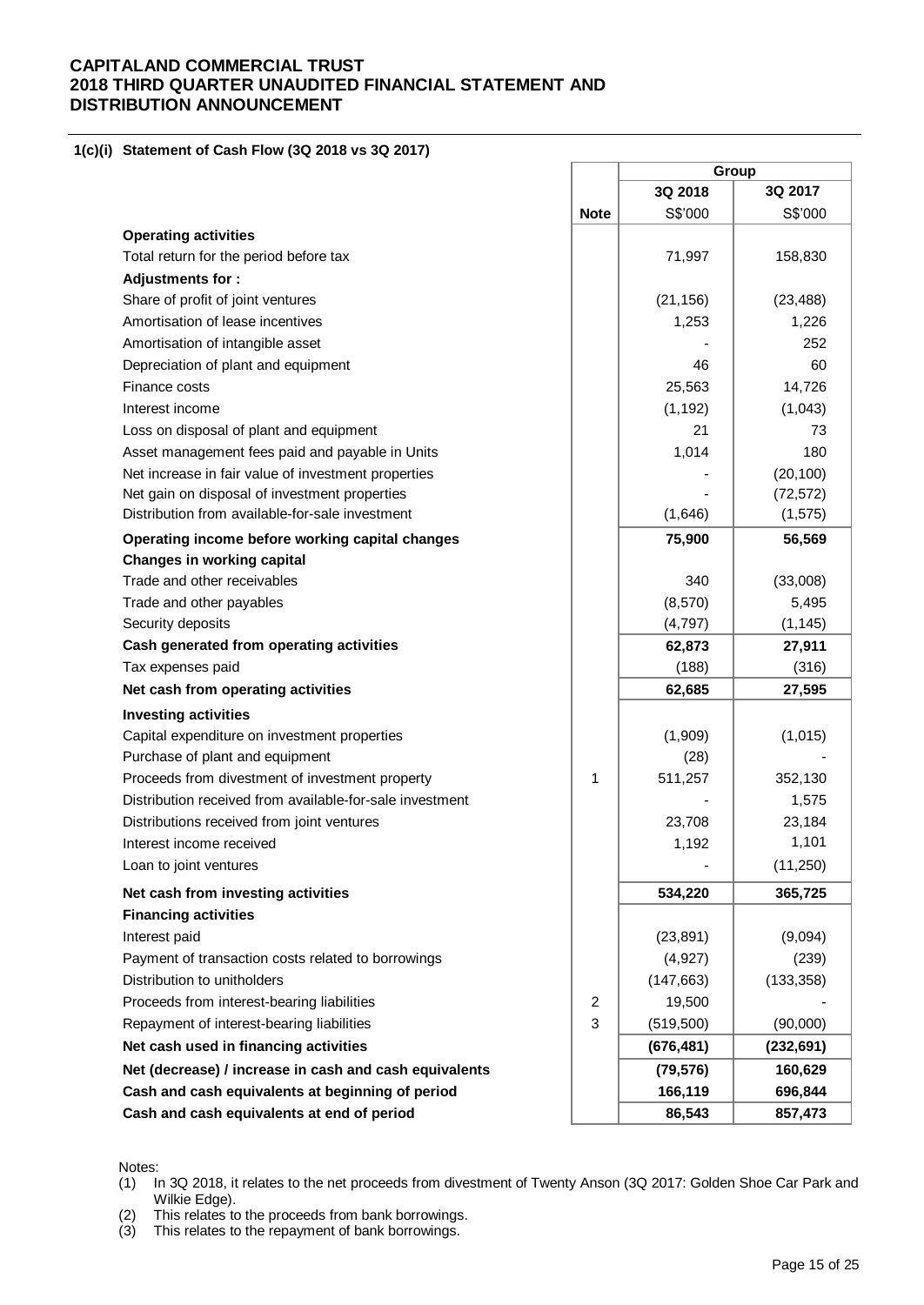### **1(c)(i) Statement of Cash Flow (YTD September 2018 vs YTD September 2017)**

|                                                          |                | Group               |                     |  |  |
|----------------------------------------------------------|----------------|---------------------|---------------------|--|--|
|                                                          | <b>Note</b>    | <b>YTD SEP 2018</b> | <b>YTD SEP 2017</b> |  |  |
|                                                          |                | S\$'000             | S\$'000             |  |  |
| <b>Operating activities</b>                              |                |                     |                     |  |  |
| Total return for the period before tax                   |                | 427,690             | 545,479             |  |  |
| Adjustments for:                                         |                |                     |                     |  |  |
| Share of profit of joint ventures                        |                | (92,062)            | (69, 319)           |  |  |
| Amortisation of lease incentives                         |                | 3,754               | 3,986               |  |  |
| Amortisation of intangible asset                         |                |                     | 2,086               |  |  |
| Depreciation of plant and equipment                      |                | 148                 | 238                 |  |  |
| Finance costs                                            |                | 67,184              | 50,338              |  |  |
| Loss on disposal of plant and equipment                  |                | 21                  | 169                 |  |  |
| Impairment losses on trade receivables                   |                | 12                  |                     |  |  |
| Interest income                                          |                | (3,520)             | (1,538)             |  |  |
| Asset management fees paid and payable in Units          |                | 4,147               | 2,038               |  |  |
| Net increase in fair value of investment properties      |                | (178, 884)          | (272, 774)          |  |  |
| Net gain on disposal of investment properties            |                |                     | (69, 346)           |  |  |
| Distribution from available-for-sale investment          |                | (3, 293)            | (1, 575)            |  |  |
| Operating income before working capital changes          |                | 225,197             | 189,782             |  |  |
| <b>Changes in working capital</b>                        |                |                     |                     |  |  |
| Trade and other receivables                              |                | 9                   | (38, 049)           |  |  |
| Trade and other payables                                 |                | (20, 589)           | 2,100               |  |  |
| Security deposits                                        |                | (4,215)             | (13, 642)           |  |  |
| Cash generated from operations                           |                | 200,402             | 140,191             |  |  |
| Tax expenses paid                                        |                | (1,668)             | (869)               |  |  |
| Net cash generated from operating activities             |                | 198,734             | 139,322             |  |  |
| <b>Investing activities</b>                              |                |                     |                     |  |  |
| Capital expenditure on investment properties             |                | (7, 957)            | (4, 138)            |  |  |
| Purchase of plant and equipment                          |                | (89)                | (261)               |  |  |
| Acquisition of subsidiary, net of cash acquired          | 1              | (548, 894)          |                     |  |  |
| Proceeds from divestment of investment property          | $\overline{2}$ | 511,257             | 1,230,482           |  |  |
| Distribution received from available-for-sale investment |                | 1,647               | 1,575               |  |  |
| Distributions received from joint ventures               |                | 74,641              | 67,567              |  |  |
| Interest income received                                 |                | 3,520               | 1,687               |  |  |
| Loan to joint ventures                                   |                |                     | (11, 250)           |  |  |
| Net cash from investing activities                       |                | 34,125              | 1,285,662           |  |  |
| <b>Financing activities</b>                              |                |                     |                     |  |  |
| Interest paid                                            |                | (58, 502)           | (43, 436)           |  |  |
| Payment of transaction costs related to borrowings       |                | (11,085)            | (491)               |  |  |
| Distribution to unitholders                              |                | (295, 597)          | (272, 346)          |  |  |
| Net proceeds from equity placement                       | 3              | 214,331             |                     |  |  |
| Proceeds from interest-bearing liabilities               | 4              | 1,799,143           |                     |  |  |
| Repayment of interest-bearing liabilities                | 5              | (1, 917, 187)       | (411, 200)          |  |  |
| Net cash used in financing activities                    |                | (268, 897)          | (727, 473)          |  |  |
| Net (decrease) / increase in cash and cash equivalents   |                | (36,038)            | 697,511             |  |  |
| Cash and cash equivalents at beginning of the year       |                | 122,581             | 159,962             |  |  |
| Cash and cash equivalents at end of the period           |                | 86,543              | 857,473             |  |  |
|                                                          |                |                     |                     |  |  |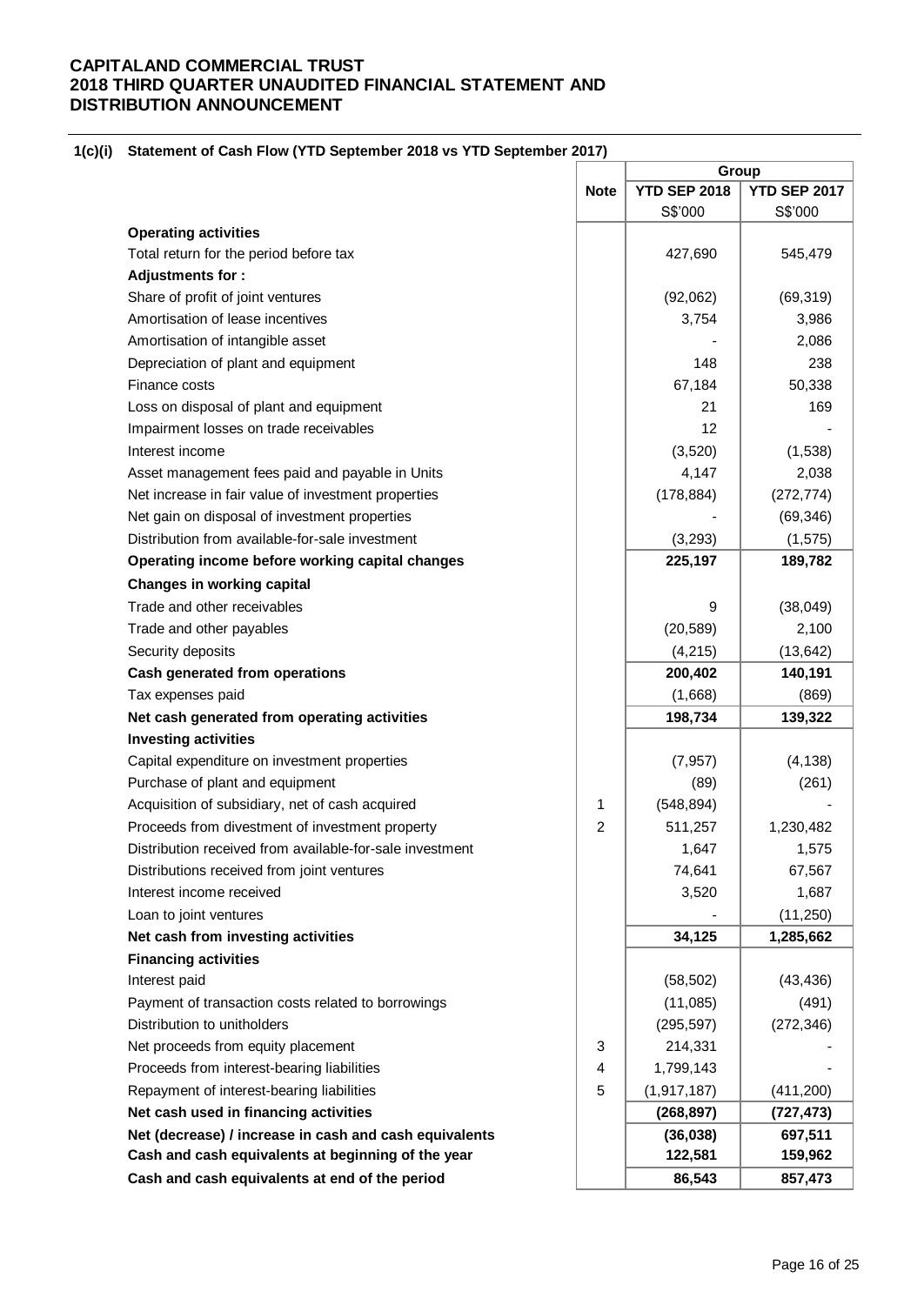#### Notes:

- (1) In YTD September 2018, this relates to the acquisition of Gallileo Co. and balance payment for acquisition of AST2 Group.
- (2) In YTD September 2018, this relates to the divestment of Twenty Anson (YTD September 2017: relates to the divestment of One George Street (50%), Golden Shoe Car Park and Wilkie Edge.
- (3) This relates to the net proceeds from the Equity Placement on 28 May 2018.
- (4) This relates to the proceeds from SGD767.1 million and EUR340.6 million bank borrowings as well as issuance of S\$500.0 million fixed rate notes.
- (5) This relates to the repayment of bank borrowings.

### **1(c)(ii) Status on the use of proceeds raised from any offerings pursuant to Chapter 8 and whether the use of proceeds is in accordance with the stated use.**

Net proceeds from Equity Placement of S\$214.3 million was applied in accordance with stated use as follows:

| Date | Use of proceeds                                   | Amount used<br><b>S\$ million</b> |
|------|---------------------------------------------------|-----------------------------------|
|      | 28-May-18   For payment of equity in Gallileo Co. | 214.3                             |

### **1(d)(i) Statement of movement in unitholders' funds (3Q 2018 vs 3Q 2017)**

|                                                                     |                | Group              |                    | <b>Trust</b>       |                    |  |
|---------------------------------------------------------------------|----------------|--------------------|--------------------|--------------------|--------------------|--|
|                                                                     | <b>Note</b>    | 3Q 2018<br>S\$'000 | 3Q 2017<br>S\$'000 | 3Q 2018<br>S\$'000 | 3Q 2017<br>S\$'000 |  |
| Unitholders' fund as at beginning of period                         |                | 6,881,831          | 5,546,795          | 6,554,199          | 5,095,234          |  |
| <b>Operations</b>                                                   |                |                    |                    |                    |                    |  |
| Total return for the period attributable to unitholders             |                | 70,267             | 158,632            | 84,660             | 163,572            |  |
| Unitholders' transactions                                           |                |                    |                    |                    |                    |  |
| Creation of units:                                                  |                |                    |                    |                    |                    |  |
| - Units issued in respect of RCS Trust's asset management fees      |                | 1,239              | 1,222              | 1,239              | 1,222              |  |
| - Asset management fee paid and payable in Units                    |                | 1,014              | 180                | 1,014              | 180                |  |
| - Conversion of convertible bonds                                   |                |                    | 128,193            |                    | 128,193            |  |
| Distributions to unitholders                                        |                | (155, 649)         | (140, 691)         | (155, 649)         | (140, 691)         |  |
| Net decrease in net assets resulting from unitholders' transactions |                | (153, 396)         | (11,096)           | (153, 396)         | (11,096)           |  |
| <b>Movement in reserves</b>                                         |                |                    |                    |                    |                    |  |
| - Foreign currency translation reserves                             |                | 52                 |                    |                    |                    |  |
| - Available-for-sale reserves                                       | $\overline{2}$ | (1, 204)           | (1, 186)           | (1, 204)           | (1, 186)           |  |
| - Capital reserves                                                  | 3              | 1,987              | (5, 176)           | 1,987              | (5, 176)           |  |
| - Hedging reserves                                                  | 4              | (7, 432)           | 4,719              | (9,466)            | 1,478              |  |
| Net decrease in net assets resulting from movement in reserves      |                | (6, 597)           | (1,643)            | (8,683)            | (4,884)            |  |
| Net (decrease) / increase in net assets                             |                | (89, 726)          | 145,893            | (77, 419)          | 147,592            |  |
| Unitholders' fund as at end of period                               |                | 6,792,105          | 5,692,688          | 6,476,780          | 5,242,826          |  |

Notes:

(1) This relates to translation differences from foreign operations and foreign currency loans forming part of net investment in foreign operations.

(2) This relates to marked to market movement of MQREIT.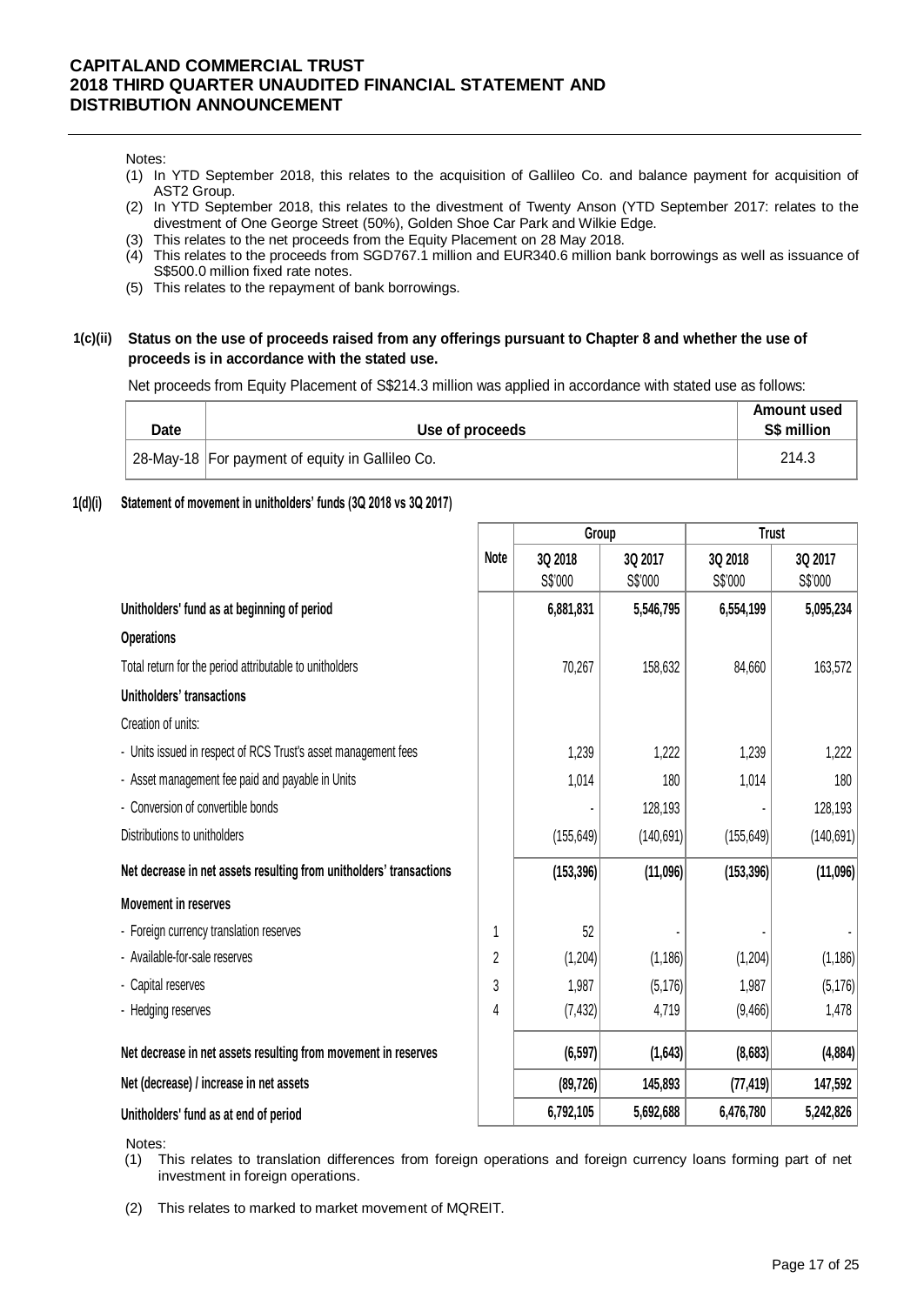- (3) The movement in capital reserves in 3Q 2018 relates to adjustment to issuance cost (3Q 2017: relates to the option value of remaining principal amount of S\$123.3 million convertible bonds due 2017 that were converted into 86.4 million Units).
- (4) The movement in hedging reserves for the Trust relates to the fair value changes of the cross currency and interest rate swaps and the revaluation of JPY and HKD notes. Included in movement for the Group was the subsidiary's (MSO Trust) and the Group's share of movement in hedging reserves of the joint ventures.

### **1(d)(i) Statement of movement in unitholders' funds (YTD September 2018 vs YTD September 2017)**

|                                                                                |                | Group        |              | <b>Trust</b> |              |  |
|--------------------------------------------------------------------------------|----------------|--------------|--------------|--------------|--------------|--|
|                                                                                | Note           | YTD Sep 2018 | YTD Sep 2017 | YTD Sep 2018 | YTD Sep 2017 |  |
|                                                                                |                | S\$'000      | S\$'000      | S\$'000      | S\$'000      |  |
| Unitholders' fund as at beginning of period                                    |                | 6,416,923    | 5,278,542    | 5,993,766    | 4,806,543    |  |
| <b>Operations</b>                                                              |                |              |              |              |              |  |
| Total return for the period attributable to unitholders                        |                | 422,233      | 544,967      | 550,378      | 551,321      |  |
| Unitholders' transactions                                                      |                |              |              |              |              |  |
| Creation of new units:                                                         |                |              |              |              |              |  |
| - Units issued in respect of RCS Trust's asset management fees                 |                | 7,901        | 7,825        | 7,901        | 7,825        |  |
| - Asset management fee paid and payable in Units                               |                | 4,147        | 2,038        | 4,147        | 2,038        |  |
| - Conversion of convertible bonds                                              |                |              | 181,938      |              | 181,938      |  |
| - Equity placement                                                             |                | 217,880      |              | 217,880      |              |  |
| Distributions to unitholders                                                   |                | (303, 584)   | (279, 679)   | (303, 584)   | (279, 679)   |  |
| Net decrease in net assets resulting from unitholders' transactions            |                | (73, 656)    | (87, 878)    | (73, 656)    | (87, 878)    |  |
| <b>Movement in reserves</b>                                                    |                |              |              |              |              |  |
| - Foreign currency translation reserves                                        | 1              | 78           |              |              |              |  |
| - Available-for-sale reserves                                                  | $\overline{2}$ | (4,329)      | 2,821        | (4, 329)     | 2,821        |  |
| - Capital reserves                                                             | 3              | (1, 382)     | (7, 349)     | (1, 382)     | (7, 349)     |  |
| - Hedging reserves                                                             | 4              | 32,238       | (38, 415)    | 12,003       | (22, 632)    |  |
| Net increase / (decrease) in net assets resulting from movement in<br>reserves |                | 26,605       | (42, 943)    | 6,292        | (27, 160)    |  |
| Net increase in net assets                                                     |                | 375,182      | 414,146      | 483,014      | 436,283      |  |
| Unitholders' fund as at end of period                                          |                | 6,792,105    | 5,692,688    | 6,476,780    | 5,242,826    |  |

Notes:

- (1) This relates to translation differences from foreign operations and foreign currency loans forming part of net investment in foreign operations.
- (2) This relates to marked to market movement of MQREIT.
- (3) The movement in capital reserves in YTD September 2018 relates to transaction costs incurred for the Equity Placement (YTD September 2017: relates to the option value of principal amount of S\$175.0 million convertible bonds due 2017 that were converted into 122.7 million Units in YTD September 2017).
- (4) The movement in hedging reserves for the Trust relates to the fair value changes of the cross currency and interest rate swaps and the revaluation of JPY and HKD notes. Movement in hedging reserves for the Group had included wholly-owned subsidiary, MSO Trust as well as the Group's share of movement in hedging reserves of the joint ventures.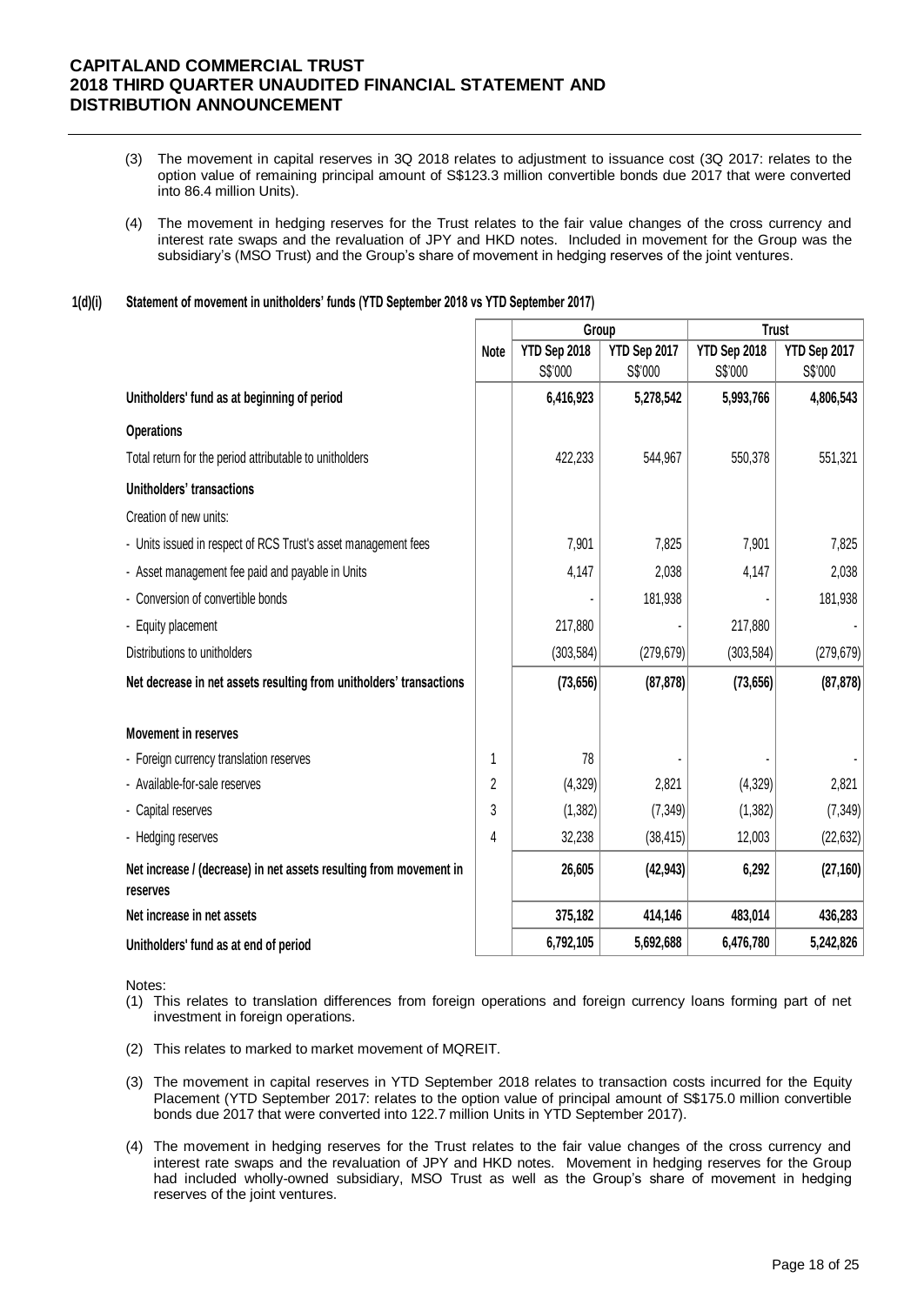#### **1(d)(ii) Details of any change in the units (3Q 2018 vs 3Q 2017)**

|                                                                                    | <b>Group and Trust</b>  |                         |
|------------------------------------------------------------------------------------|-------------------------|-------------------------|
|                                                                                    | 3Q 2018<br><b>Units</b> | 3Q 2017<br><b>Units</b> |
| Units in issue as at beginning of period                                           | 3,742,685,099           | 3,006,284,332           |
| New Units issued:                                                                  |                         |                         |
| As payment of asset management fee in relation to RCS Trust (CCT's 60.0% interest) | 754,413                 | 742,457                 |
| As payment of asset management fees in relation to CCT's properties (1)            | 322.571                 | 188,778                 |
| Conversion of convertible bonds <sup>(2)</sup>                                     |                         | 86,400,270              |
| Total Units issued as at end of period                                             | 3,743,762,083           | 3,093,615,837           |

Notes:

- (1) In 3Q 2018, this relates to Units issued for payment of 2Q 2018 base component of the asset management fees of AST2 (3Q 2017: Units issued for payment of 2Q 2017 base component of the asset management fees of Wilkie Edge and One George Street).
- (2) In 3Q 2017, this relates to the conversion of principal amount of S\$123.3 million of convertible bonds due 2017 into Units.

### **1(d)(ii) Details of any change in the units (YTD September 2018 vs YTD September 2017)**

|                                                                                    | <b>Group and Trust</b>       |                       |
|------------------------------------------------------------------------------------|------------------------------|-----------------------|
|                                                                                    | YTD Sep 2018<br><b>Units</b> | YTD Sep 2017<br>Units |
| Units in issue as at beginning of year                                             | 3,608,145,589                | 2,963,491,301         |
| New Units issued:                                                                  |                              |                       |
| As payment of asset management fee in relation to RCS Trust (CCT's 60.0% interest) | 4,273,181                    | 5,170,489             |
| As payment of asset management fees in relation to CCT's properties <sup>(1)</sup> | 1,343,313                    | 2,276,181             |
| Conversion of convertible bonds <sup>(2)</sup>                                     |                              | 122,677,866           |
| Equity placement <sup>(3)</sup>                                                    | 130,000,000                  |                       |
| Total Units issued as at end of the period                                         | 3,743,762,083                | 3,093,615,837         |

Notes:

(1) In YTD September 2018, this relates to Units issued for payment of base component of asset management fee (in respect of periods: 1Q 2018 and 2Q 2018) for AST2 and performance component of asset management fee (in respect of FY 2017) for One George Street and Wilkie Edge.

In YTD September 2017, this relates to Units issued in payment of base component of asset management fees (in respect of periods: 4Q 2016, 1Q 2017 and 2Q 2017) and performance component of asset management fee (in respect of FY 2016), for One George Street and Wilkie Edge.

- (2) In YTD September 2017, this relates to the conversion of principal amount of S\$175.0 million of convertible bonds into Units.
- (3) This relates to the Equity Placement on 28 May 2018 whereby 130.0 million Units were issued to partially fund the acquisition of Gallileo Co..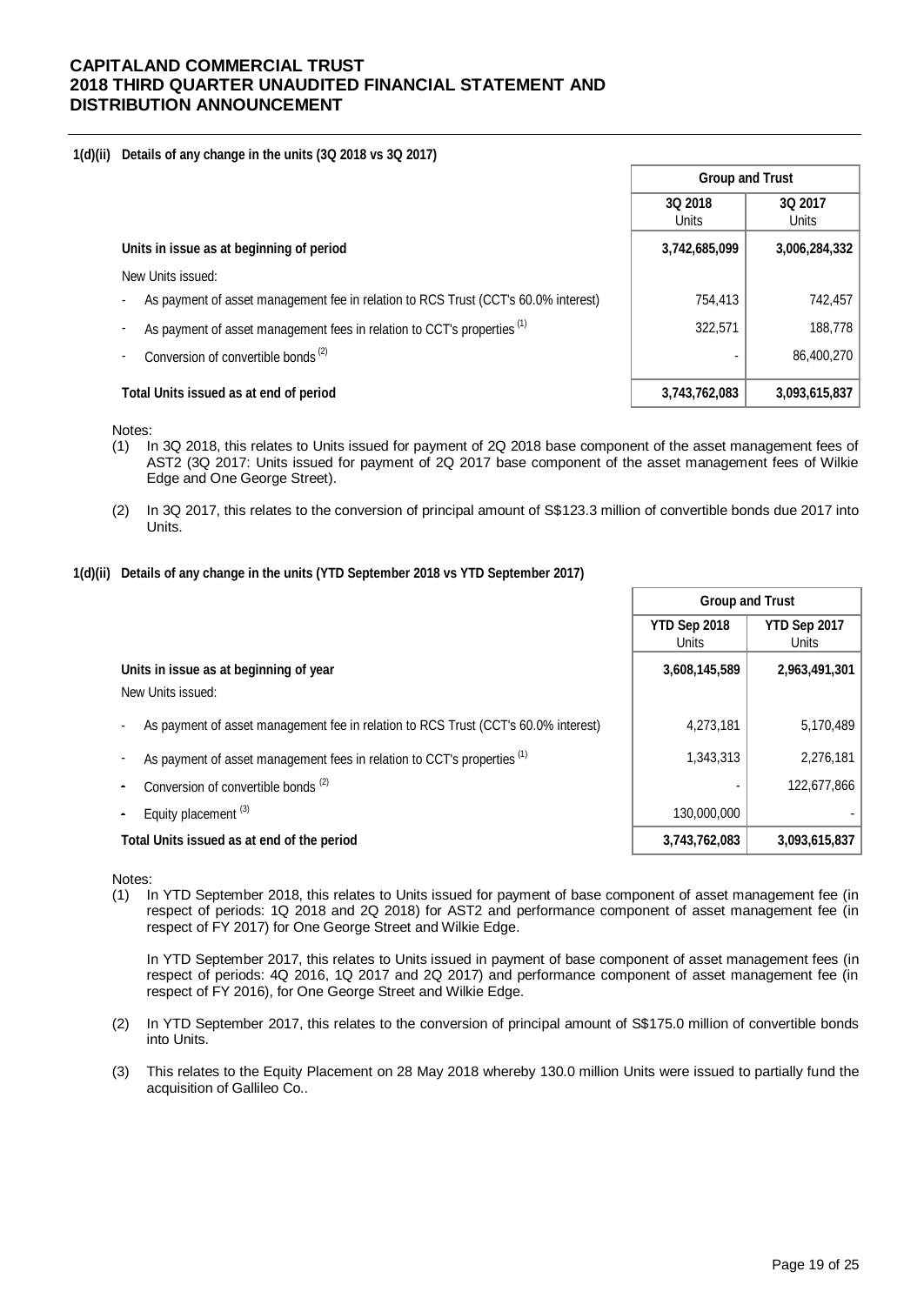**2 Whether the figures have been audited or reviewed, and in accordance with which auditing standard or practice**

The figures have not been audited nor reviewed by our auditors.

**3 Where the figures have been audited or reviewed, the auditors' report (including any qualifications or emphasis of matter)**

Not applicable.

**4 Whether the same accounting policies and methods of computation as in the issuer's most recent audited annual financial statements have been applied**

Except as disclosed in paragraph 5 below, the Group has applied the same accounting policies and methods of computation in the preparation of the financial statements for the current reporting period compared with the audited financial statements for the year ended 31 December 2017.

#### **5 If there are any changes in the accounting policies and methods of computation, including any required by an accounting standard, what has changed, as well as the reasons for, and the effect of, the change**

The Group has adopted new Financial Reporting Standards in Singapore ("FRSs") and interpretations effective for the financial period beginning 1 January 2018 as follows:

### (i) FRS 115 *Revenue from Contracts with Customers*

FRS 115 establishes a comprehensive framework for determining whether, how much and when revenue is recognised. It also introduces new cost guidance which requires certain costs of obtaining and fulfilling contracts to be recognised as separate assets when specified criteria are met.

There was no significant impact to the financial statements of the Group. Accordingly, comparative financial information presented in this set of announcements has not been restated.

#### (ii) FRS 109 *Financial Instruments*

FRS 109 introduces new requirements for classification and measurement of financial assets, impairment of financial assets and hedge accounting.

There was no change in measurement basis arising from the adoption of the new classification and measurement model. In assessing for impairment losses on financial assets, the Group has adopted the simplified approach and recorded lifetime expected losses on all trade receivables using the expected credit loss model.

There was no significant impact to the financial statements of the Group. Accordingly, the Group did not recognise any adjustments to the opening unitholders' funds on 1 January 2018.

The Group's existing hedges that are designated in effective hedging relationships continue to qualify for hedge accounting under FRS 109.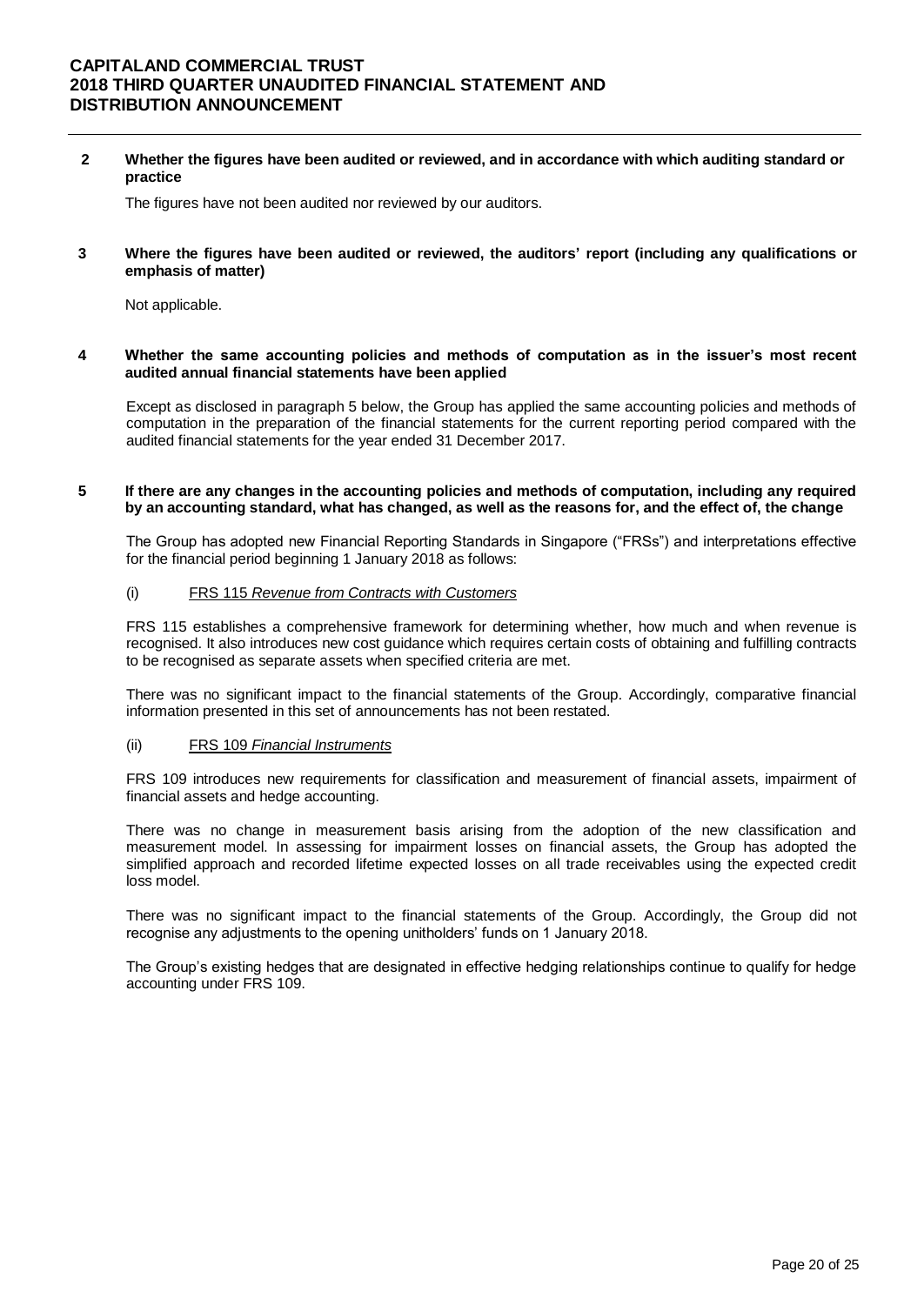### **6 Earnings per unit ("EPU") and distribution per unit ("DPU") for the financial period**

### **EPU (3Q 2018 vs 3Q 2017)**

|                                                           |                    | Group                          | <b>Trust</b>  |                                |  |
|-----------------------------------------------------------|--------------------|--------------------------------|---------------|--------------------------------|--|
|                                                           | 3Q 2018<br>3Q 2017 |                                | 3Q 2018       | 3Q 2017                        |  |
| Basic EPU <sup>(1)</sup>                                  |                    |                                |               |                                |  |
| Weighted average number of Units for the period           | 3,742,692,353      | $3,153,642,664$ <sup>(3)</sup> | 3,742,692,353 | $3,153,642,664$ <sup>(3)</sup> |  |
| <b>Basic EPU</b>                                          | 1.88 <sub>c</sub>  | 5.03 $\phi$ <sup>(3)</sup>     | 2.26¢         | 5.19¢ $(3)$                    |  |
| Diluted EPU <sup>(2)</sup>                                |                    |                                |               |                                |  |
| Weighted average number of Units for the period (diluted) | 3,746,555,124      | 3,684,222,644 (3)              | 3,746,555,124 | $3,684,222,644$ <sup>(3)</sup> |  |
| <b>Diluted EPU</b>                                        | 1.88¢              | 4.31 $\phi$ <sup>(3)</sup>     | 2.26¢         | 4.44 $\phi$ <sup>(3)</sup>     |  |
|                                                           |                    |                                |               |                                |  |

### **EPU (YTD September 2018 vs YTD September 2017)**

|                                                           |               | Group                               | <b>Trust</b>  |                                |
|-----------------------------------------------------------|---------------|-------------------------------------|---------------|--------------------------------|
|                                                           | YTD Sep 2018  | YTD Sep 2017                        | YTD Sep 2018  | YTD Sep 2017                   |
| Basic EPU <sup>(1)</sup>                                  |               |                                     |               |                                |
| Weighted average number of Units for the period           | 3,671,494,142 | $3,085,605,224$ <sup>(3)</sup>      | 3,671,494,142 | 3,085,605,224 (3)              |
| <b>Basic EPU</b>                                          | 11.50¢        | 17.66 $\mathfrak{c}$ <sup>(3)</sup> | 14.99¢        | 17.87 $¢$ <sup>(3)</sup>       |
| Diluted EPU <sup>(2)</sup>                                |               |                                     |               |                                |
| Weighted average number of Units for the period (diluted) | 3,675,361,723 | $3,616,191,818$ <sup>(3)</sup>      | 3,675,361,723 | $3,616,191,818$ <sup>(3)</sup> |
| Diluted EPU                                               | 11.49c        | 15.07 $\mathfrak{c}^{(3)}$          | 14.97¢        | 15.25 $¢$ <sup>(3)</sup>       |

#### Notes:

- (1) Basic EPU was computed on total return for the period after tax (excluding non-controlling interests) over the weighted average number of Units for the period.
- (2) Diluted EPU was computed on total return for the period after tax (excluding non-controlling interests) over the weighted average number of Units for the period which had included potential dilutive Units assuming issuance of Units for the settlement of unpaid asset management fees. In 3Q 2017 and YTD September 2017, the weighted average number of Units had also included the assumed conversion of the outstanding convertible bonds to Units.
- (3) EPUs for YTD September 2017 were restated for the effects of the Rights Issue.

### **Distribution per unit ("DPU")**

In computing the DPU, the number of Units as at end of the period was used for the computation.

|                                                   | 3Q 2018           | 3Q 2017           | YTD Sep 2018      | YTD Sep 2017                 |
|---------------------------------------------------|-------------------|-------------------|-------------------|------------------------------|
| Number of Units in issue at the end of the period | 3,743,762,083     | 3,607,156,065     | 3.743.762.083     | $3,607,156,065$ <sup>2</sup> |
| DPU (cents) for period                            | 2.20 <sub>c</sub> | 2.02 <sub>c</sub> | 6.48 <sub>c</sub> | 6.58 $\mathfrak{c}$ $^2$     |

Notes:

- (1) DPU for 3Q 2017 was adjusted from the originally announced DPUs of 2.36 cents following the issuance of 513.5 million CCT units on 26 October 2017 for the rights issue.
- (2) DPU for YTD September 2017 of 6.58 cents was based on the aggregate of the adjusted DPU of 2.02 cents for 3Q 2017 and DPU in 1H 2017 of 4.56 cents as announced on 27 July 2017.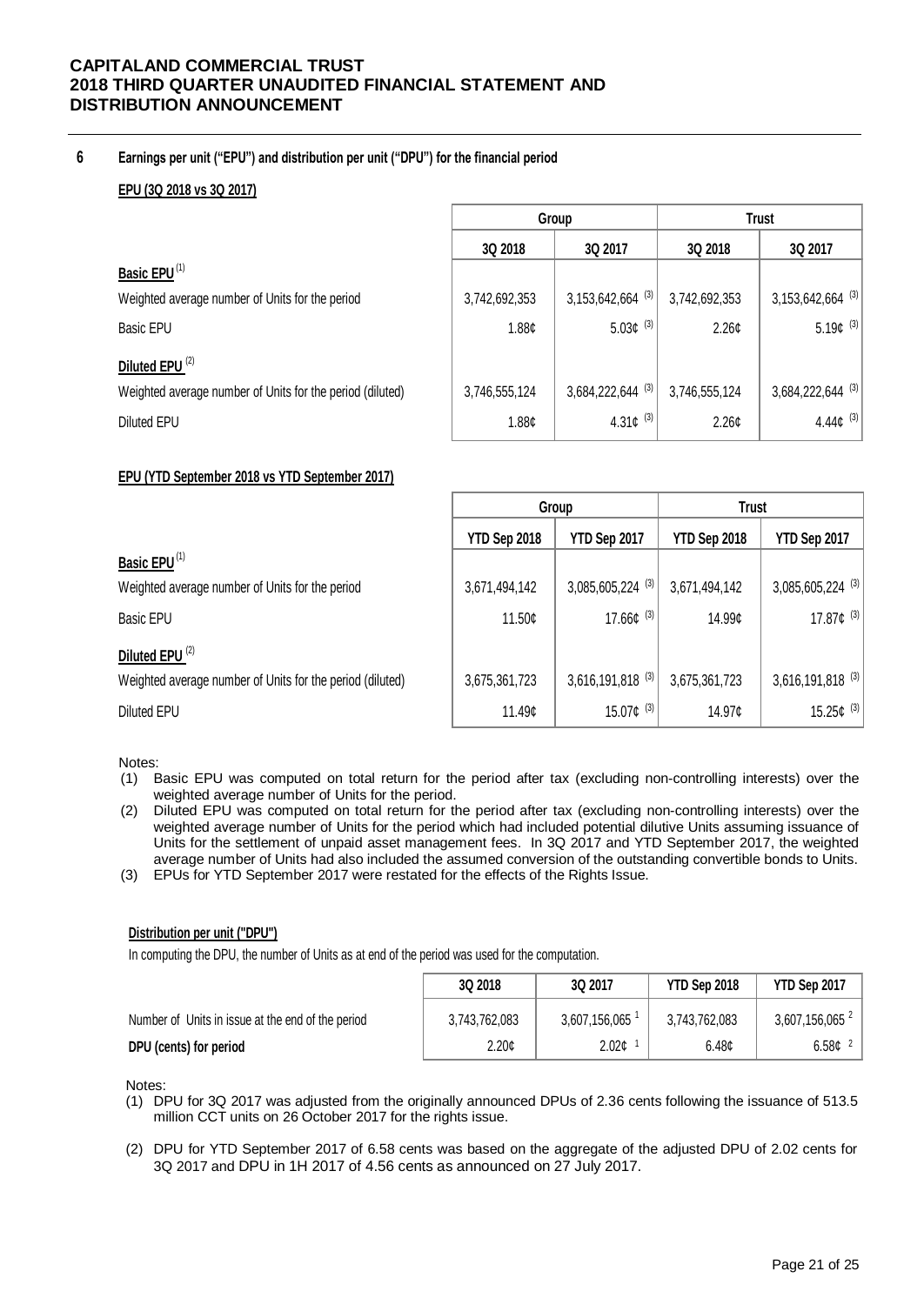**7 Net asset value ("NAV") / Net tangible asset ("NTA") per Unit based on Units in issue at the end of the period.**

|                                                                                    |        | Group         |               | <b>Trust</b>  |               |  |
|------------------------------------------------------------------------------------|--------|---------------|---------------|---------------|---------------|--|
|                                                                                    | Note   | 30 Sep 2018   | 31 Dec 2017   | 30 Sep 2018   | 31 Dec 2017   |  |
| Number of Units in issue at end of the period                                      |        | 3,743,762,083 | 3,608,145,589 | 3,743,762,083 | 3,608,145,589 |  |
| NAV / NTA (S\$'000)                                                                |        | 6,792,105     | 6,416,923     | 6,476,780     | 5,993,766     |  |
| NAV / NTA per Unit                                                                 | ŋ<br>z | \$1.81        | \$1.78        | \$1.73        | \$1.66        |  |
| Adjusted NAV / NTA per Unit (excluding the<br>distributable income to unitholders) |        | \$1.79        | \$1.74        | \$1.71        | \$1.62        |  |

Notes:

(1) This excluded non-controlling interest's share of NAV / NTA.

(2) NAV/NTA per Unit were computed based on NAV/NTA over the number of Units in issue as at end of the period respectively.

## **8 Review of the performance**

|                                                     | Group     |           |           |              |              |           |
|-----------------------------------------------------|-----------|-----------|-----------|--------------|--------------|-----------|
| <b>Statement of Total Return</b>                    | 3Q 2018   | 3Q 2017   | Change    | YTD Sep 2018 | YTD Sep 2017 | Change    |
|                                                     | S\$'000   | S\$'000   | $\%$      | S\$'000      | S\$'000      | $\%$      |
| Gross revenue                                       | 100,510   | 74,145    | 35.6      | 294,943      | 251,165      | 17.4      |
| Property operating expenses                         | (20, 113) | (15, 590) | 29.0      | (59,600)     | (53, 652)    | 11.1      |
| Net property income                                 | 80,397    | 58,555    | 37.3      | 235,343      | 197,513      | 19.2      |
| Interest income                                     | 1,192     | 1,043     | 14.3      | 3,520        | 1,538        | <b>NM</b> |
| Investment income                                   | 1,646     | 1,575     | 4.5       | 3,293        | 1,575        | <b>NM</b> |
| Amortisation of intangible asset                    |           | (252)     | <b>NM</b> |              | (2,086)      | <b>NM</b> |
| Asset management fees:                              |           |           |           |              |              |           |
| - Base fees                                         | (2,046)   | (1,627)   | 25.8      | (6, 118)     | (4,983)      | 22.8      |
| - Performance fees                                  | (3,073)   | (2,312)   | 32.9      | (8,645)      | (7, 379)     | 17.2      |
| Trust and other operating expenses                  | (1, 712)  | 414       | <b>NM</b> | (3, 465)     | (1,800)      | 92.5      |
| Finance costs                                       | (25, 563) | (14, 726) | 73.6      | (67, 184)    | (50, 338)    | 33.5      |
| Net income before share of profit of joint ventures | 50,841    | 42,670    | 19.1      | 156,744      | 134,040      | 16.9      |
| Share of profit (net of tax) of:                    |           |           |           |              |              |           |
| - Joint ventures                                    | 21,156    | 23,488    | (9.9)     | 92,062       | 69,319       | 32.8      |
| Net income                                          | 71,997    | 66,158    | 8.8       | 248,806      | 203,359      | 22.3      |
| Net gain on disposal of investment property         |           | 72,572    | <b>NM</b> |              | 69,346       | <b>NM</b> |
| Net increase in fair value of investment properties |           | 20,100    | <b>NM</b> | 178,884      | 272,774      | (34.4)    |
| Total return for the period before tax              | 71,997    | 158,830   | (54.7)    | 427,690      | 545,479      | (21.6)    |
| Tax expense                                         | (1,500)   | (198)     | <b>NM</b> | (4, 859)     | (512)        | <b>NM</b> |
| Total return for the period after tax               | 70,497    | 158,632   | (55.6)    | 422,831      | 544,967      | (22.4)    |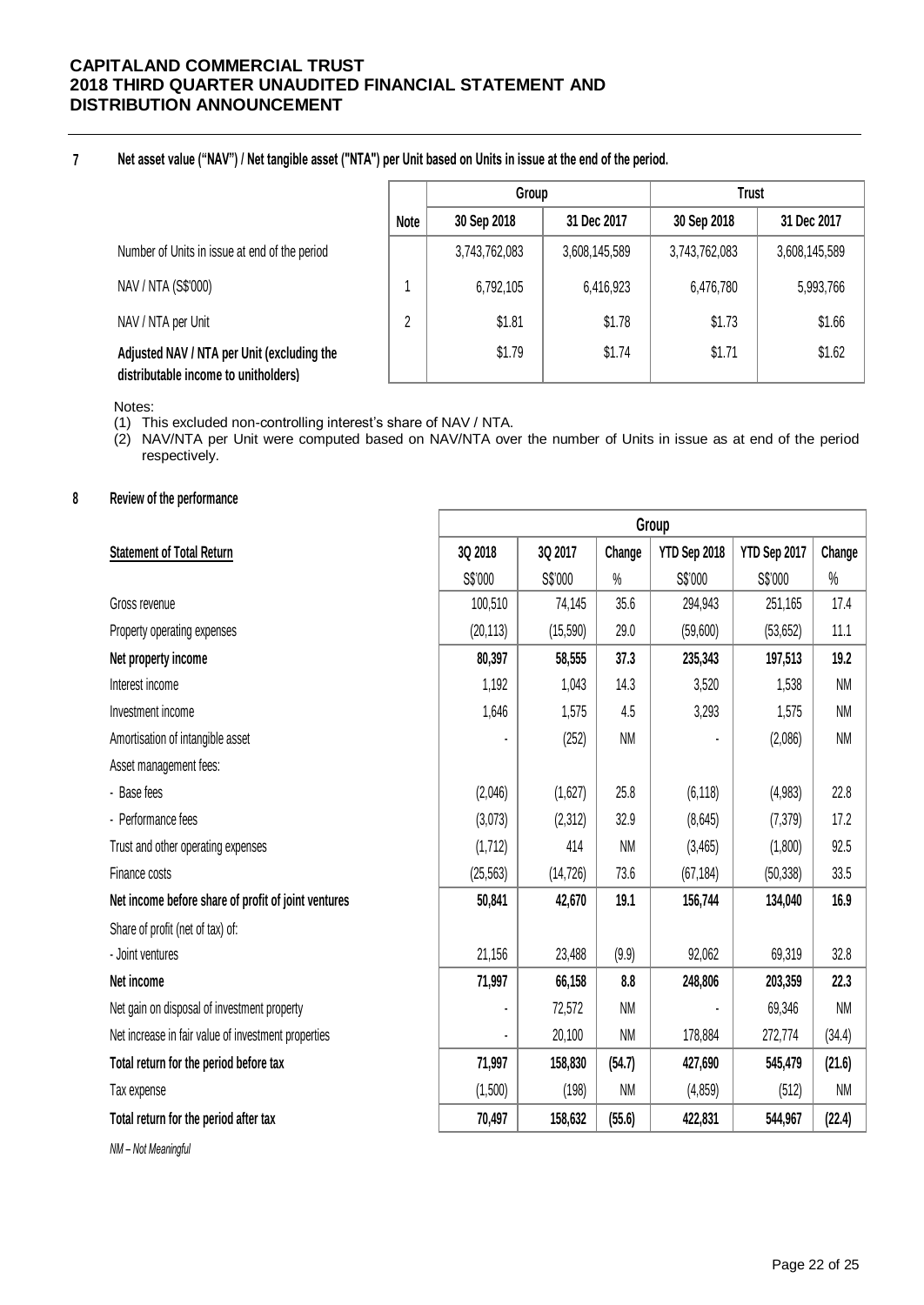|                                          | Group                                                        |            |           |            |            |           |
|------------------------------------------|--------------------------------------------------------------|------------|-----------|------------|------------|-----------|
|                                          | 3Q 2018<br>YTD Sep 2018<br>YTD Sep 2017<br>3Q 2017<br>Change |            |           |            | Change     |           |
|                                          | S\$'000                                                      | S\$'000    | $\%$      | S\$'000    | S\$'000    | $\%$      |
| <b>Distribution Statement</b>            |                                                              |            |           |            |            |           |
| Total return attributable to unitholders | 70,267                                                       | 158,632    | (55.7)    | 422,233    | 544,967    | (22.5)    |
| Net tax and other adjustments            | (14, 822)                                                    | (115, 413) | (87.2)    | (259, 630) | (405, 604) | (36.0)    |
| Tax-exempt income distribution           | 3,850                                                        | ۰          | <b>NM</b> | 4,600      |            | <b>NM</b> |
| Distribution from joint ventures         | 23,390                                                       | 26,590     | (12.0)    | 71,471     | 71,205     | 0.4       |
| Other gains distribution                 |                                                              | 3,300      | <b>NM</b> | ۰          | 3,300      | <b>NM</b> |
| Distributable income to unitholders      | 82,685                                                       | 73,109     | 13.1      | 238,674    | 213,868    | 11.6      |
| DPU for the period                       | 2.20c                                                        | 2.02c      | 8.9       | 6.48c      | 6.58c      | (1.5)     |

*NM – Not Meaningful*

### **Review of CCT Group's performance 3Q 2018 vs 3Q 2017**

- a) Gross revenue for 3Q 2018 was S\$100.5 million, an increase of S\$26.4 million or 35.6% over 3Q 2017. The increase was mainly due to contributions from AST2 and Gallileo which offset the loss in gross revenue due to the divestments of Wilkie Edge and Twenty Anson.
- b) Property operating expenses for 3Q 2018 were S\$20.1 million, an increase of S\$4.5 million or 29.0% from 3Q 2017 mainly due to AST2's property tax and other property operating expenses (3Q 2017: nil), albeit the increase was partially offset by the decrease in property operating expenses arising from the divestments.
- c) Amortisation of intangible asset in 3Q 2017 relates to amortization of yield stabilization income in relation to Twenty Anson.
- d) Trust and other operating expenses in 3Q 2018 of S\$1.7 million increased by S\$2.1 million from 3Q 2017 mainly due to higher professional fees. The credit balance in trust and other operating expenses in 3Q 2017 was due to a one-off reversal of accruals for unitholders' expenses.
- e) Finance costs of S\$25.6 million for 3Q 2018 were S\$10.8 million or 73.6% higher than 3Q 2017 largely due to higher borrowings incurred for the acquisitions of AST2 and Gallileo, as well as expenses and fees in relation to MSO Trust's prepayment of bank borrowings and pre-termination of interest rate swaps.
- f) Share of profit of joint ventures relates to CCT's share of results of RCS Trust (CCT's 60.0% interest), OGS LLP (CCT's 50.0% interest), GOT and GSRT (CCT's 45.0% interest).
- g) CCT's distributable income for 3Q 2018 of S\$82.7 million increased by 13.1% from that of 3Q 2017 due to higher net property income as well as the distribution of S\$3.9 million tax-exempt income from dividends paid by AST2 Co. and Gallileo Co..

### **Review of CCT Group's performance YTD September 2018 vs YTD September 2017**

- a) Gross revenue for YTD September 2018 was S\$294.9 million, a lift of S\$43.8 million or 17.4% over YTD September 2017. The increase was mainly due to contributions from AST2 and Gallileo which offset the loss in gross revenue due to the divestments of One George Street (50.0% interest), Golden Shoe Car Park, Wilkie Edge and Twenty Anson.
- b) Property operating expenses for YTD September 2018 were S\$59.6 million, an increase of S\$5.9 million or 11.1% from YTD September 2017 mainly due to AST2's property tax and other property operating expenses (YTD September 2017: nil), albeit the increase was partially offset by the decrease in property operating expenses due to the divestment of properties.
- c) Amortisation of intangible asset in YTD September 2017 relates to amortization of yield stabilization income in relation to Twenty Anson which was fully utilized in 3Q 2017.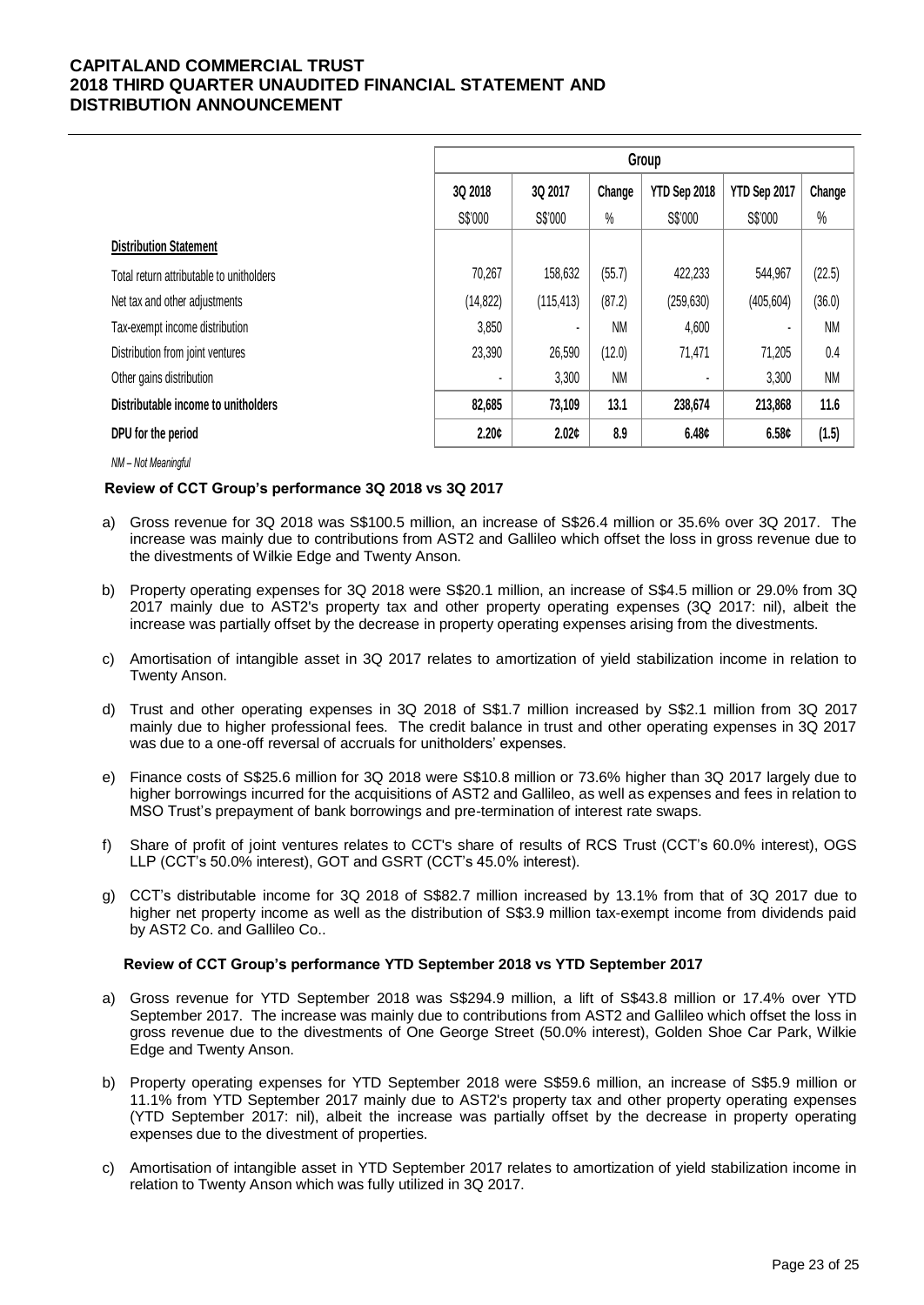- d) Trust and other operating expenses in YTD September 2018 of S\$3.5 million were higher than YTD September 2017 by S\$1.7 million or 92.5% mainly due to higher professional fees. In addition, there was a one-off reversal of accruals of unitholders' expenses in 3Q 2017 which led to lower YTD September 2017 trust and other operating expenses.
- e) Finance costs of S\$67.2 million for YTD September 2018 were S\$16.8 million or 33.5% higher than YTD September 2017 largely due to higher borrowings incurred for the acquisitions of AST2 and Gallileo, as well as one-off fees and expenses paid by MSO Trust for the prepayment of bank borrowings and pre-termination of interest rate swaps.
- f) Share of profit of joint ventures relates to CCT's share of results of RCS Trust (CCT's 60.0% interest), OGS LLP (CCT's 50.0% interest), GOT and GSRT (CCT's 45.0% interest). For YTD September 2017, the lower share of profit of joint ventures were in part due to OGS LLP's results being accounted only from 19 June 2017 to 30 September 2017.
- g) CCT's distributable income for YTD September 2018 of S\$238.7 million increased by 11.6% from that of YTD September 2017 due to higher net property income and the payment of S\$3.9 million tax-exempt income from the dividends paid by AST2 Co. and Gallileo Co..

### **9 Variance from Previous Forecast / Prospect Statement**

CCT did not disclose any forecast to the market.

### **10 Commentary on the competitive conditions of the industry in which the group operates and any known factors or events that may affect the group in the next reporting period and the next 12 months**

CCT's distributable income of S\$82.7 million in 3Q 2018 was an increase of 13.1% from 3Q 2017. Distribution per unit (DPU) was 2.20 cents, 8.9% higher than 2.02 cents a year ago. Gross revenue and net property income for the quarter rose 35.6% and 37.3% year-on-year respectively. The strong performance in 3Q 2018 was mainly due to the strategic acquisitions of Asia Square Tower 2 and Gallileo, partially offset by the divestments of Wilkie Edge and Twenty Anson. For year-to-date (YTD) September 2018, CCT's distributable income was S\$238.7 million, up 11.6% year-on-year.

Following completion of the divestment of Twenty Anson, S\$500.0 million of the net proceeds was used to prepay existing higher interest rate borrowings. As a result, the weighted average cost of debt in 3Q 2018 dropped to 2.6% per annum, from 2.8% per annum in 2Q 2018. CCT's aggregate leverage decreased to 35.3% as at 30 September 2018 from 37.9% as at 30 June 2018, which increases CCT's financial flexibility.

CCT's EUR 132.9 million bridge loan due in 2019 was refinanced in October 2018 with a secured fixed rate bank loan for Gallileo until 2025. Following the refinancing of this EUR loan and fixing of interest rates for S\$60 million (CCT's 60.0% interest) of RCS Trust's borrowings, about 92% of CCT's debt portfolio is on fixed rates as at 26 October 2018, providing certainty of interest expense.

CCT's total portfolio committed occupancy was 99.2% as at 30 September 2018, an increase from 97.8% as at 30 June 2018. The increase was primarily due to an improvement in the committed occupancy of AST2 from 91.9% as at 30 June 2018 to 98.1% as at 30 September 2018. As at 30 September 2018, CCT's Singapore portfolio's committed occupancy was 99.1%, well above the market occupancy average of 94.6%.

### **Outlook**

Based on data from CBRE Research, the Central Business District (CBD) market occupancy rate was 94.6% in 3Q 2018 (2Q 2018: 94.1%). Singapore's monthly Grade A office rent kept its growth trajectory in 3Q 2018 with quarter-on-quarter growth rate of 3.5%. Year to date Grade A office market rent rose by 11.2%, from S\$9.40 per square feet ("psf") as at 4Q 2017 to S\$10.45 psf as at 3Q 2018. Consultants expect market rents to continue trending upwards in 2019 given limited gross new supply coming onstream in Singapore CBD. For CCT, the rise in market rents is expected to close the gap between expiring and new and renewal rents to be committed for leases expiring in 2019.

Frankfurt prime office rent market has been resilient through property cycles. With the relatively low new supply completing in 2018 and 2019, as well as good pre-letting levels, the prime office rents in Frankfurt are wellsupported.